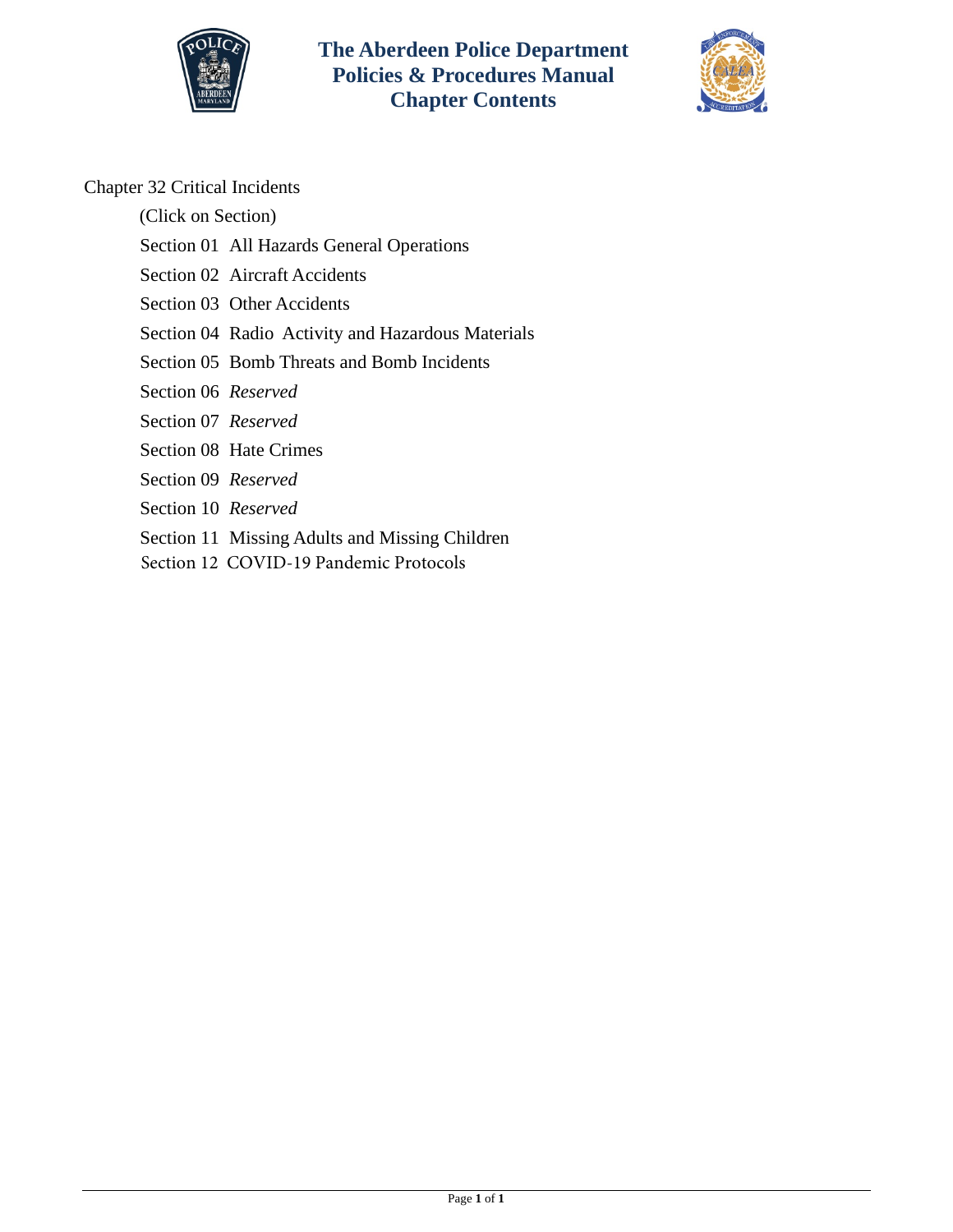



<span id="page-1-0"></span>Chapter 32 Critical Incidents GO 19-014, 05/17/2019 Section 01 All Hazards General Operations Supersedes GO 15-026

# **A. Policy**

- 1. The Department will use the standard Incident Command System (ICS) protocols during critical incidents.
	- a. ICS shall not limit initiative, judgment, or independent action required to provide appropriate and effective police service.
- 2. These procedures will assist supervisors with the handling of an emergency or disaster.
- 3. Whether man-made or natural, area disasters will require response by the Aberdeen Police Department.

## **B. Planning Responsibility**

1. The Deputy Chief or designee is tasked with planning a response to critical incidents. (46.1.1)

## **C. Functions in Critical Incidents**

- 1. The **Command Function** will address the following, including but not limited to:
	- a. activating the incident command system; (46.1.3a)
	- b. establishing a command post; (46.1.3b)
	- c. initiating the notification and mobilization of additional agency personnel; (46.1.3c)
	- d. obtaining support from other agencies; (46.1.3d)
	- e. establishing a staging area, if necessary; (46.1.3e)
	- f. providing public information and maintaining media relations; (46.1.3f)
	- g. maintaining the safety of all affected personnel; and (46.1.3g)
	- h. preparing a documented after-action report. (46.1.3h)
- 2. The **Operations Function** will address the following, including but not limited to:
	- a. establishing perimeters; (46.1.4a)
	- b. conducting evacuations; (46.1.4b)
	- c. maintaining command post and scene security; (46.1.4c)
	- d. providing for detainee transportation, processing, and confinement; (46.1.4d)
	- e. directing and controlling traffic; and (46.1.4e)
	- f. conducting post-incident investigation. (46.1.4f)
- 3. The **Planning Function** will address the following, including but not limited to:
	- a. preparing a documented incident action plan; (46.1.5a)
	- b. gathering and disseminating information and intelligence; and (46.1.5b)
	- c. planning post-incident demobilization. (46.1.5c)
- 4. The **Logistics Function** will address the following, including but not limited to:
	- a. communications; (46.1.6a)
	- b. transportation; (46.1.6b)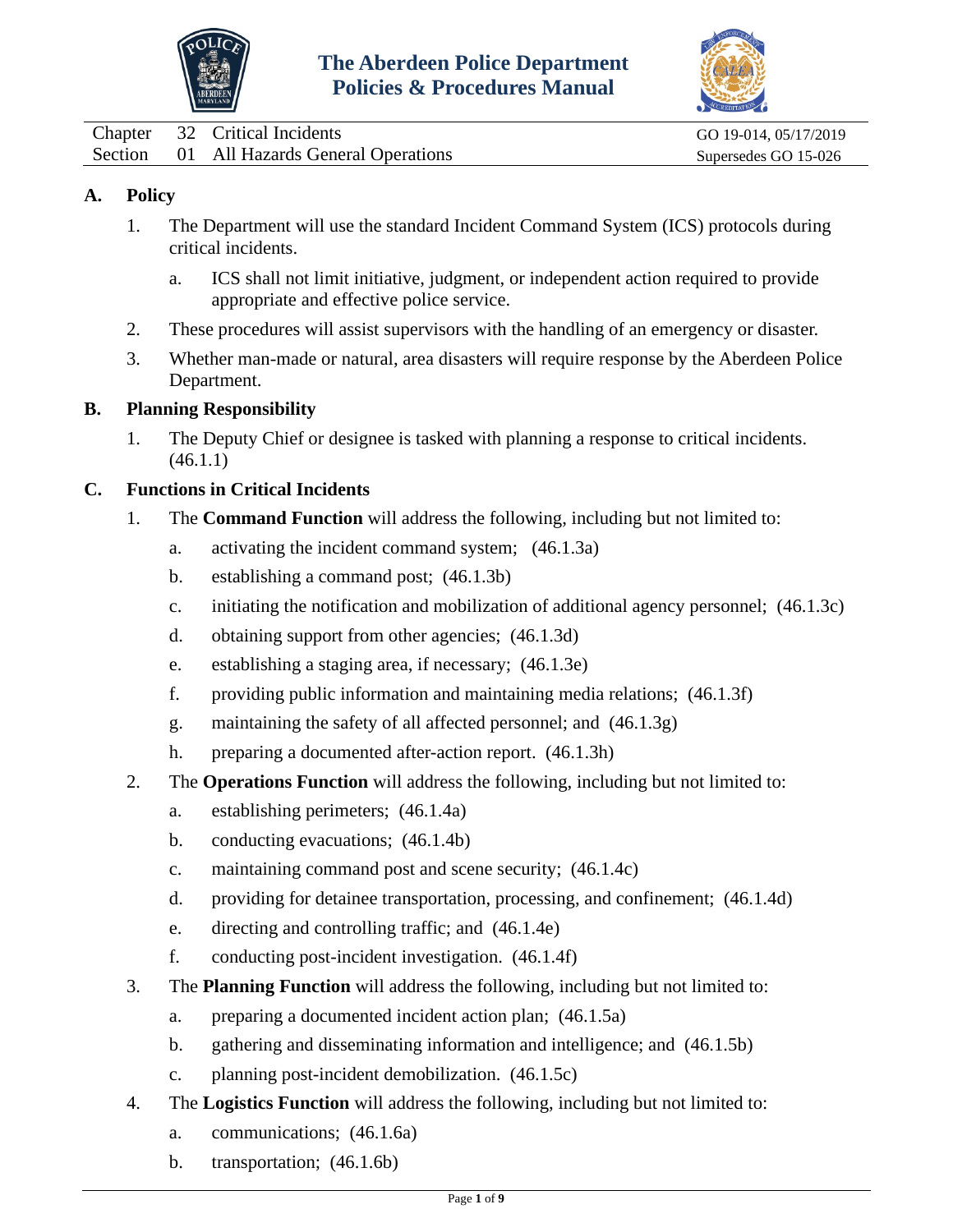



Chapter 32 Critical Incidents GO 19-014, 05/17/2019

Section 01 All Hazards General Operations Supersedes GO 15-026

- c. medical support; (46.1.6c)
- d. supplies; and (46.1.6d)
- e. specialized team and equipment needs. (46.1.6e)
- 5. The **Finance/Administration Function** will address the following:
	- a. recording personnel time; (46.1.7a)
	- b. procuring additional resources; (46.1.7b)
	- c. recording expenses; and (46.1.7c)
	- d. documenting injuries and liability issues. (46.1.7d)

#### **D. General Plan for Coordinated Action at Emergencies**

- 1. The ranking officer on the scene of an emergency shall act as Coordinator, with the following duties: (46.2.1a)
	- a. Briefly survey the scene and adjacent area, determine conditions and notify Communications of assistance required;
	- b. Designate assistants to control certain phases of the operation;
	- c. Set up a command post;
	- d. Advise Communications of command post location;
	- e. Identify Incident Commander;
	- f. Care for injured;
	- g. Notify Incident Commander of additional assistance needed;
	- h. Provide for security of scene utilize allied agencies;
	- i. Arrange for traffic control (designate traffic control officer);
	- j. Notify the Chief of Police, or designee, of status of situation (periodically);
	- k. Designate approach routes advise Communications;
	- l. Designate staging area (Officer in charge);
	- m. Establish press and information center (Officer in charge);
	- n. Establish temporary morgue (coordinating with medical examiner);
	- o. Designate investigator to handle reports, etc.;
	- p. Arrange for communications;
	- q. Where needed, make arrangements for:
		- 1) Fire equipment;
		- 2) Helicopter;
		- 3) Lights;
		- 4) Shelter;
		- 5) Food;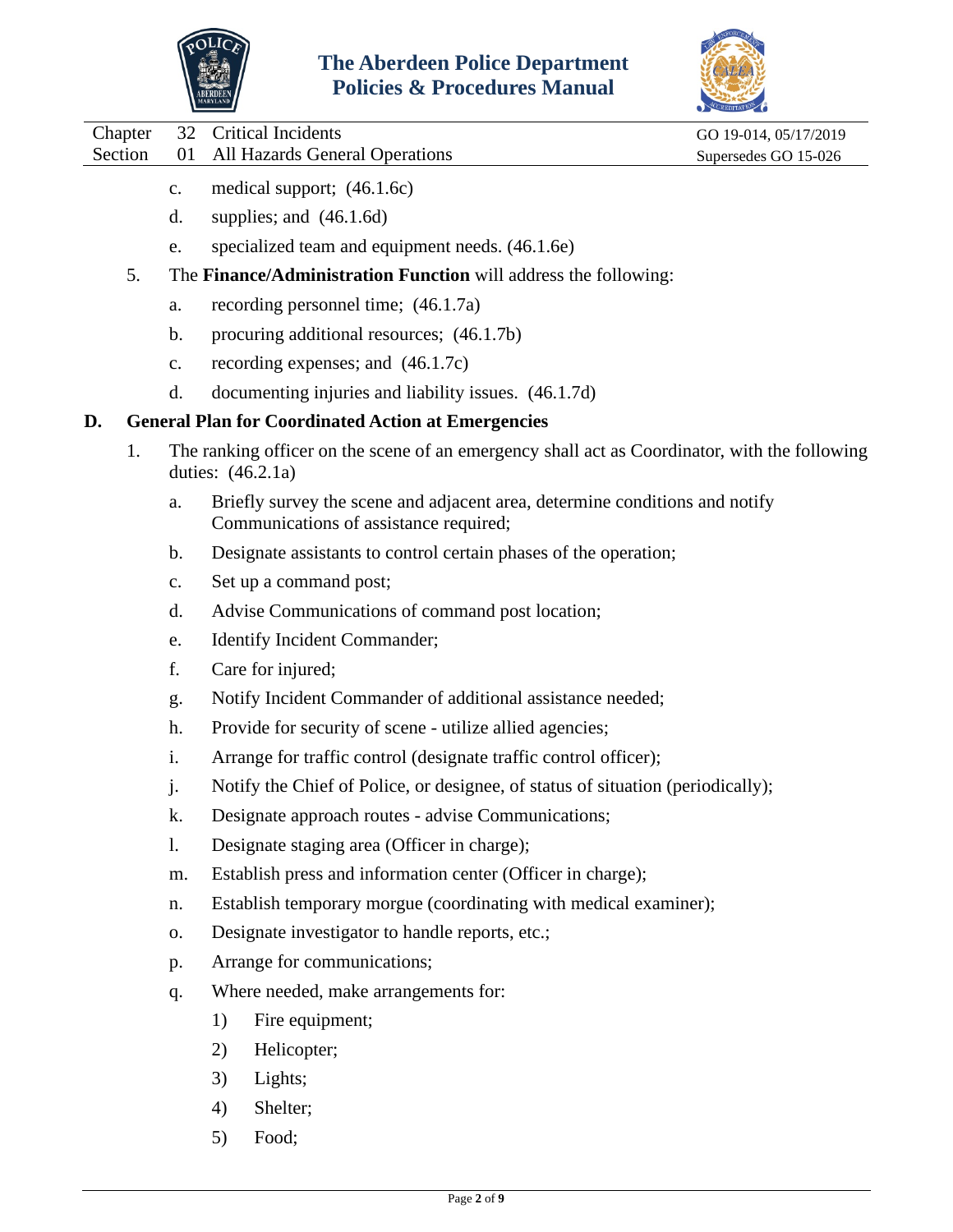



|         |               | ABERDEEN<br><sup>Maryland</sup> i | oncies et 1 roccuures ividinual                                                                                                                                     |                       |
|---------|---------------|-----------------------------------|---------------------------------------------------------------------------------------------------------------------------------------------------------------------|-----------------------|
| Chapter | 32            |                                   | <b>Critical Incidents</b>                                                                                                                                           | GO 19-014, 05/17/2019 |
| Section | 01            |                                   | All Hazards General Operations                                                                                                                                      | Supersedes GO 15-026  |
|         |               | 6)                                | Rescue equipment;                                                                                                                                                   |                       |
|         |               | 7)                                | Mass transportation;                                                                                                                                                |                       |
|         |               | 8)                                | Identification;                                                                                                                                                     |                       |
|         |               | 9)                                | Road blocks or detours (by Public Works, SHA and/or County Roads);                                                                                                  |                       |
|         |               | 10)                               | Road repairs (Public Works/SHA);                                                                                                                                    |                       |
|         |               | 11)                               | Repairs to utilities; and                                                                                                                                           |                       |
|         |               | 12)                               | Towing vehicles.                                                                                                                                                    |                       |
| 2.      |               |                                   | The Command Staff of the Department shall:                                                                                                                          |                       |
|         | a.            |                                   | At the scene, ascertain from the Coordinator existing conditions and latest<br>developments;                                                                        |                       |
|         | b.            |                                   | Appoint an Incident Commander;                                                                                                                                      |                       |
|         | c.            |                                   | Consult with other officials and determine any additional action or precautions<br>necessary;                                                                       |                       |
|         | d.            |                                   | Keep the Coordinator informed of action taken, directed, or recommended; and                                                                                        |                       |
|         | e.            |                                   | Notify Harford County Emergency Operations Center if an incident classification<br>change should be implemented.                                                    |                       |
| 3.      |               |                                   | <b>First Aid Station</b>                                                                                                                                            |                       |
|         | a.            | order.                            | The Coordinator shall establish a first aid station when necessary and shall maintain                                                                               |                       |
|         | $\mathbf b$ . |                                   | Medical units, ambulance attendants, and rescue workers will assist police officers in<br>identifying the deceased and injured persons.                             |                       |
| 4.      |               |                                   | <b>Temporary Morgue</b>                                                                                                                                             |                       |
|         | а.            |                                   | If necessary, the Coordinator shall cooperate with the medical examiner in establishing<br>a temporary morgue, which should be separate from the first aid station. |                       |
|         | b.            |                                   | The deceased persons will be identified if possible, tagged, covered and cared for.                                                                                 |                       |
|         |               | 1)                                | The medical examiner will authorize the removal of bodies in an emergency to a<br>temporary shelter.                                                                |                       |
|         | $C_{\bullet}$ |                                   | A police officer designated by the Coordinator shall be responsible for safeguarding all<br>personal property of the deceased.                                      |                       |
|         | d.            |                                   | Request for assistance from outside allied agencies shall be made through the<br>Coordinator                                                                        |                       |
| 5.      |               |                                   | Surveys of the Scene and Adjacent Areas                                                                                                                             |                       |
|         | a.            |                                   | Officers (and Maryland Civil Defense personnel, when involved) shall:                                                                                               |                       |
|         |               | 1)                                | Survey the scene and adjacent areas to determine the extent of damage, areas<br>affected and potential hazards; and                                                 |                       |

2) Submit a report of the survey, including action taken or recommended, to the Police Coordinator.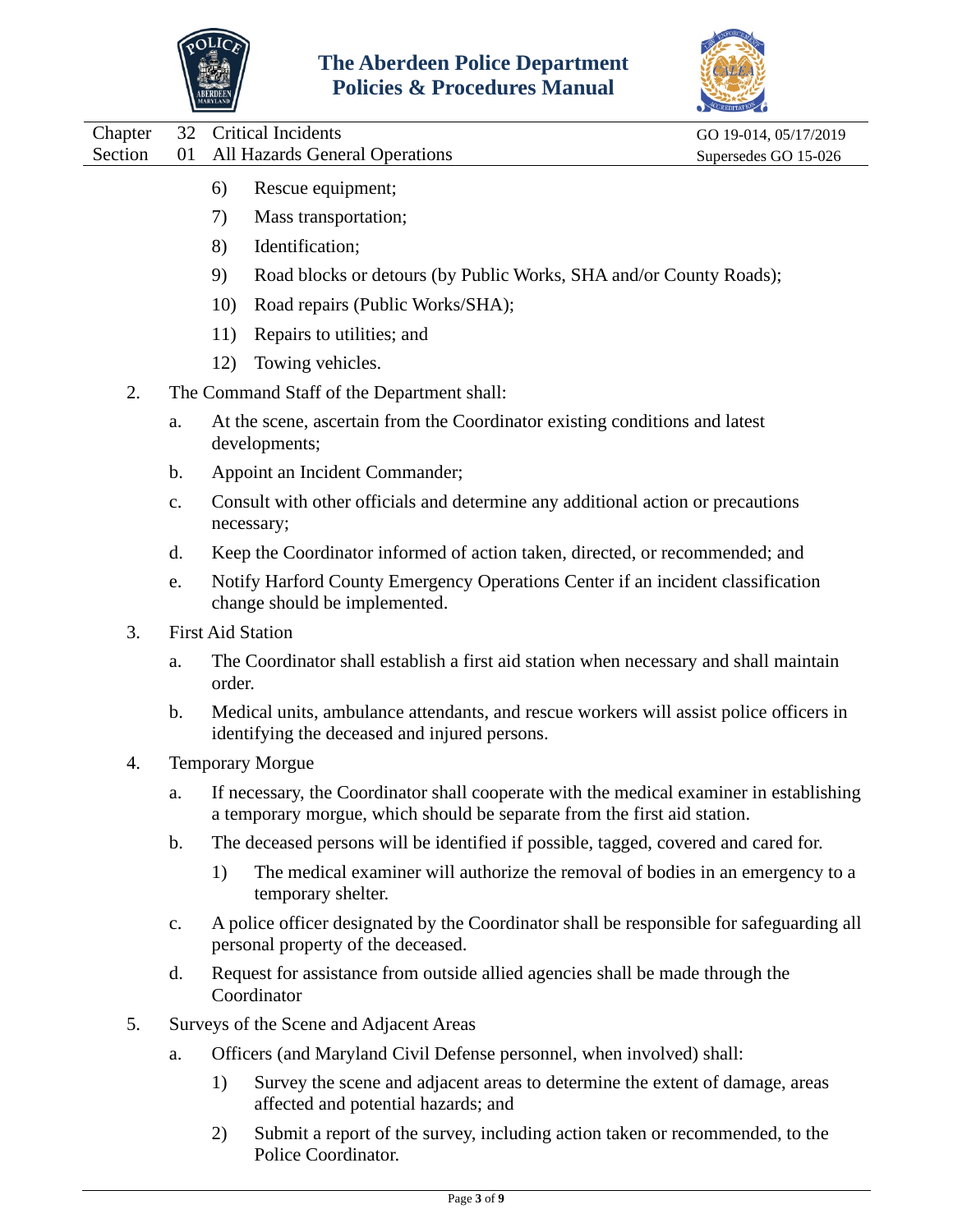



|  | Chapter 32 Critical Incidents             | GO 19-014, 05/17/2019 |
|--|-------------------------------------------|-----------------------|
|  | Section 01 All Hazards General Operations | Supersedes GO 15-026  |

- 6. Utilities
	- a. Shut off of gas, steam, water, etc., may be directed by a responsible official when deemed necessary.
	- b. Householders and occupants shall be notified in advance when practicable or as soon as possible thereafter, and shall be instructed to shut off outlets.
	- c. Occupants and householders shall be notified again before such services are restored.
	- d. The police Coordinator shall direct and supervise all such notifications.
- 7. Evacuations
	- a. Evacuations should be ordered by the Incident Commander when deemed necessary. Serious consideration will be given to:
		- 1) Area to be evacuated;
		- 2) Approximate number of persons involved;
		- 3) Sick, aged, infirm, and children;
		- 4) Probable period of evacuation;
		- 5) Temporary shelter, food, and clothing, if necessary.
		- 6) Transportation, if necessary; and
		- 7) Necessary instructions to be given evacuees on such matters as clothing to carry, securing of premises, etc.
- 8. Keeping the Chief of Police Informed
	- a. The Coordinator shall arrange to transmit status reports to the Chief of Police, briefly describing:
		- 1) the nature of the emergency;
		- 2) any new developments, areas affected;
		- 3) number of dead, injured, rescued, or evacuated;
		- 4) nature and extent of property damage;
		- 5) departments and agencies represented at the scene;
		- 6) any special measures adopted; and
		- 7) any other pertinent information.
	- b. Proper entries shall be made in the CAD System by the Coordinator.

#### **E. Communications at Scene**

- 1. If the Communications repeater system becomes inoperative in the initial stages of an operation, patrol cars may be assigned to locations within the operation area, and their nonrepeater radios utilized as means of maintaining communications.
- 2. Officers may be assigned as messengers between locations to augment existing facilities.
	- a. Assistance from civilians may also be obtained for this purpose.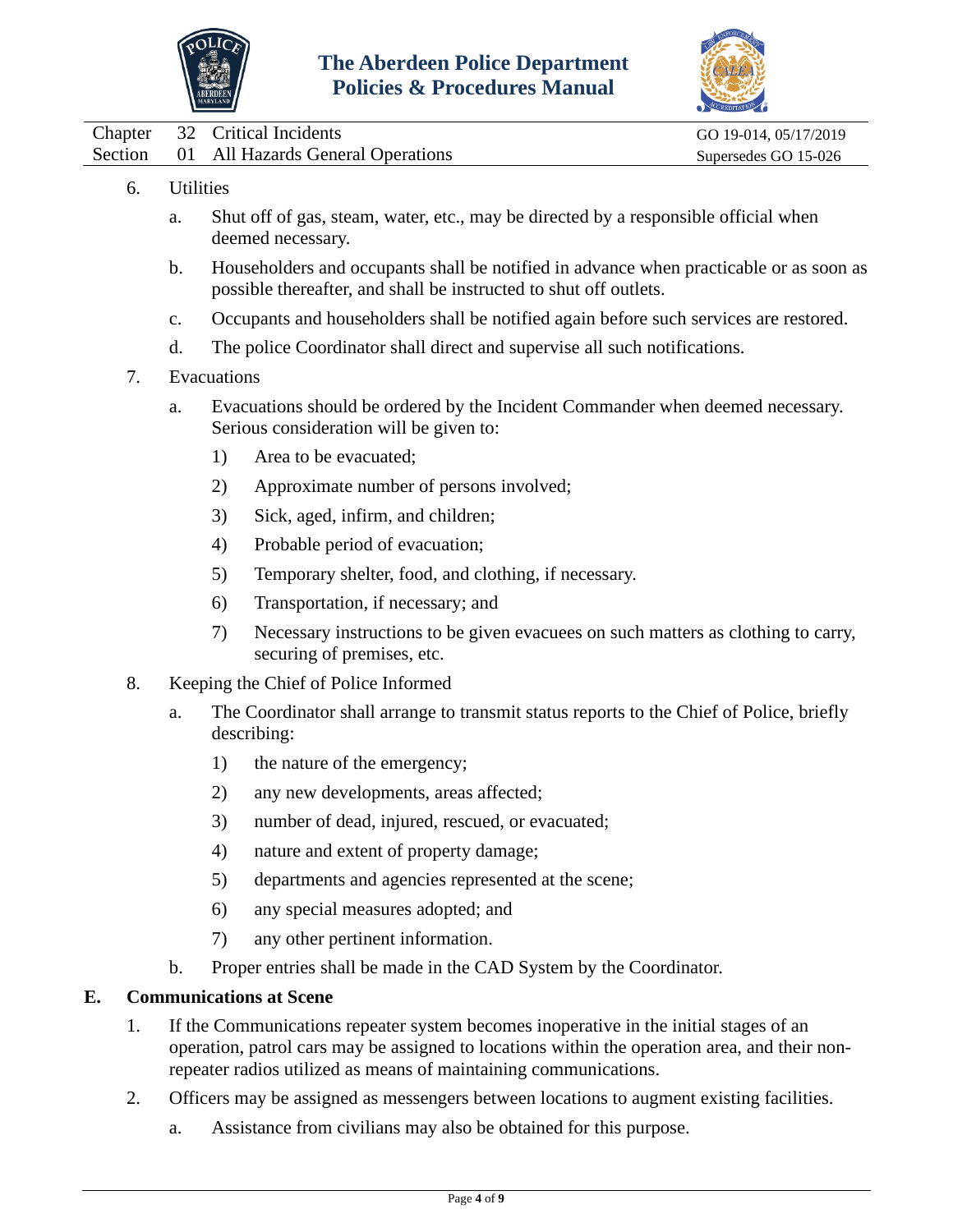



|  | Chapter 32 Critical Incidents             | GO 19-014, 05/17/2019 |
|--|-------------------------------------------|-----------------------|
|  | Section 01 All Hazards General Operations | Supersedes GO 15-026  |

- 3. As additional facilities become available, temporary means of communication may be replaced, bearing in mind the necessity for maintaining adequate facilities at all times.
- 4. During all phases of the operation, the command post must be kept advised of the situation, of actions taken by the various units, and of progress reports from emergency crews, morgue, first aid station, etc.
- 5. The command post must be kept advised of all information available from outside sources concerning the emergency.
- 6. Loud Speakers
	- a. All Department marked police vehicles have speaker systems available for voice amplification.
	- b. This device may be assigned in the actual emergency area, in the parking area, along the outer perimeter for crowd control, in the staging area, etc.
	- c. Portable loud speakers are available in the Supervisor's Office and through Harford County Fire Headquarters.
- 7. Portable Radios
	- a. Portable radios will be assigned to strategic locations within the area, such as parking and staging areas, traffic control points, command post, first aid station, and ambulance parking area.
	- b. Since transmissions may be intercepted by outside receivers, these radios shall not be used for confidential messages.

## **F. Requesting Federal Assistance in Emergencies** (2.1.4)

- 1. When it is determined that a Federal law enforcement agency's assistance is required, the Incident Commander or designee, or supervisor of the emergency incident shall call that federal agency directly to request assistance.
- 2. When it is determined that National Guard or military assistance is required the Incident Commander or designee, or Division Commander, shall notify the Chief of Police.
- 3. The Chief of Police shall notify the City Manager and the Mayor of Aberdeen so that the Mayor can request for National Guard assistance to the Maryland State Governor.

## **G. Emergency Response Routes**

- 1. In order to permit the prompt response of emergency personnel and equipment to the scene of an emergency or disaster, an emergency response route should be established from the scene to a point where traffic is moving freely and without congestion.
- 2. Use of Emergency Routes
	- a. Vehicles responding to the scene shall, as far as possible, use the predetermined emergency response route.
	- b. Personnel may use more direct routes if they are familiar with the area and the traffic on the route selected will allow.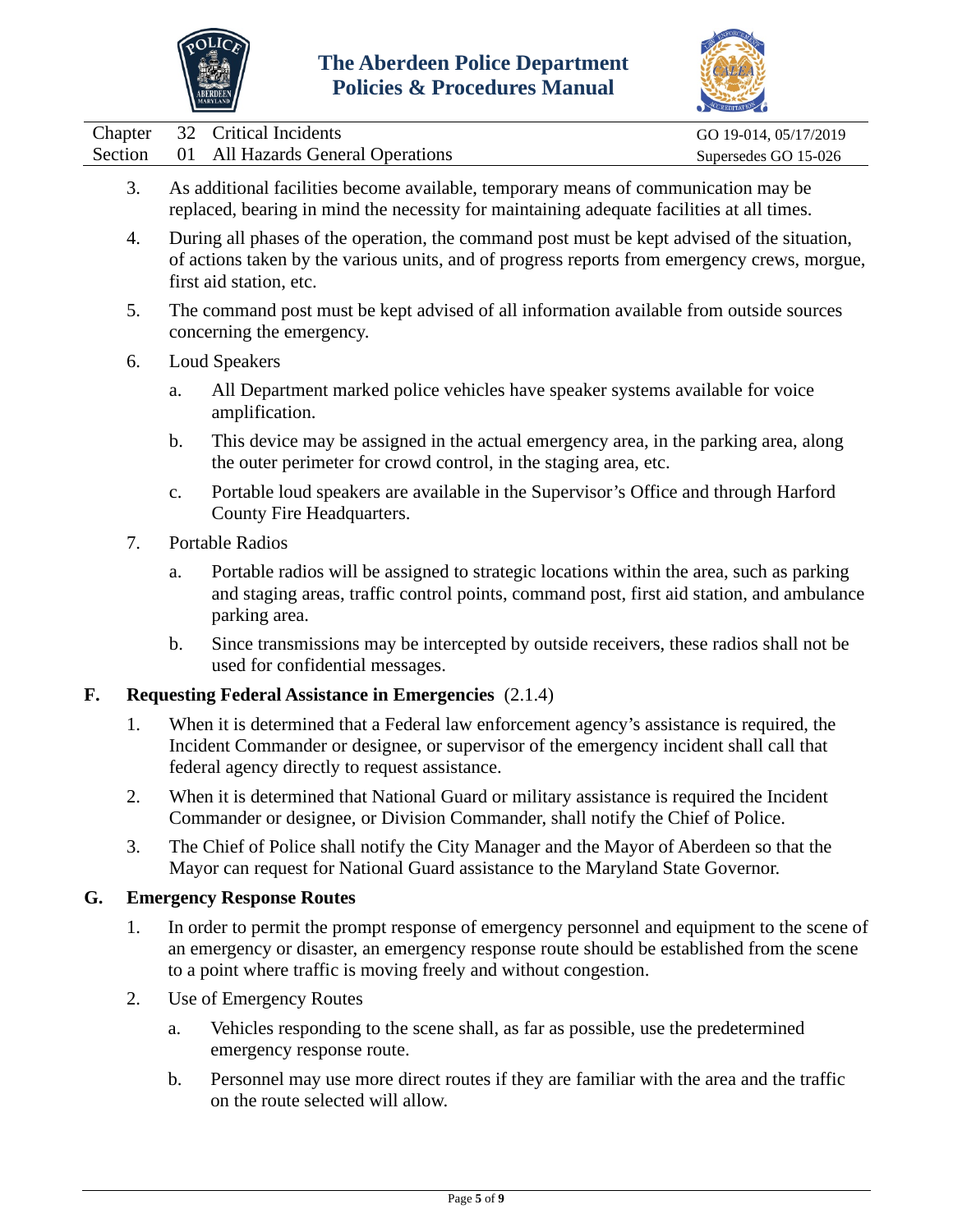



|  | Chapter 32 Critical Incidents             | GO 19-014, 05/17/2019 |
|--|-------------------------------------------|-----------------------|
|  | Section 01 All Hazards General Operations | Supersedes GO 15-026  |

- c. Authorized emergency equipment shall be permitted to enter police lines at any point unless such action would impede or significantly interfere with emergency operations or procedures.
- 3. Traffic Restrictions
	- a. Personnel assigned to an emergency response route shall enforce applicable restrictions.
	- b. If congestion develops, traffic shall be immediately detoured from the route by personnel assigned without awaiting specific instructions from supervisors to do so.
	- c. If it becomes apparent that the designated route is not adequate, due to construction or other obstruction, the member assigned to the route shall forthwith notify the command post so that an alternate route can be designated.
	- d. Traffic restrictions placed on this emergency route will only be as stringent as required.

## **H. Traffic Control at Disaster Area**

- 1. Vehicle Traffic
	- a. Members of the Department assigned to patrol emergency response routes shall be responsible for insuring that no delays are encountered by responding vehicles.
	- b. Vehicles should be removed promptly either by the owner, or, in the owner's absence, by towing vehicles.
	- c. The Patrol Supervisor, upon being notified of the emergency, shall request radio stations in the area to broadcast a request that unauthorized persons avoid the emergency area and to advise motorists of alternate routes.
- 2. Pedestrian Traffic
	- a. Lines will be established and maintained through which unauthorized persons will not be allowed to pass.
	- b. The assistance of fire department or military units should be considered in the maintenance of such lines.
- 3. Vehicle Staging Area
	- a. An area near the disaster scene shall be selected for use as a staging area for vehicles used in rescue work.
	- a. A supervisor, equipped with communications to the command post, shall be placed in charge of this area and given enough personnel to properly discharge control functions.
	- b. Vehicles should be dispatched from this area as needed by persons at the immediate disaster scene.
	- c. The staging area supervisor shall keep command post informed as to vehicles, personnel, and equipment available for use.

## **I. Equipment**

1. When it is evident that a disaster has occurred, certain equipment should be automatically dispatched or requested to the scene.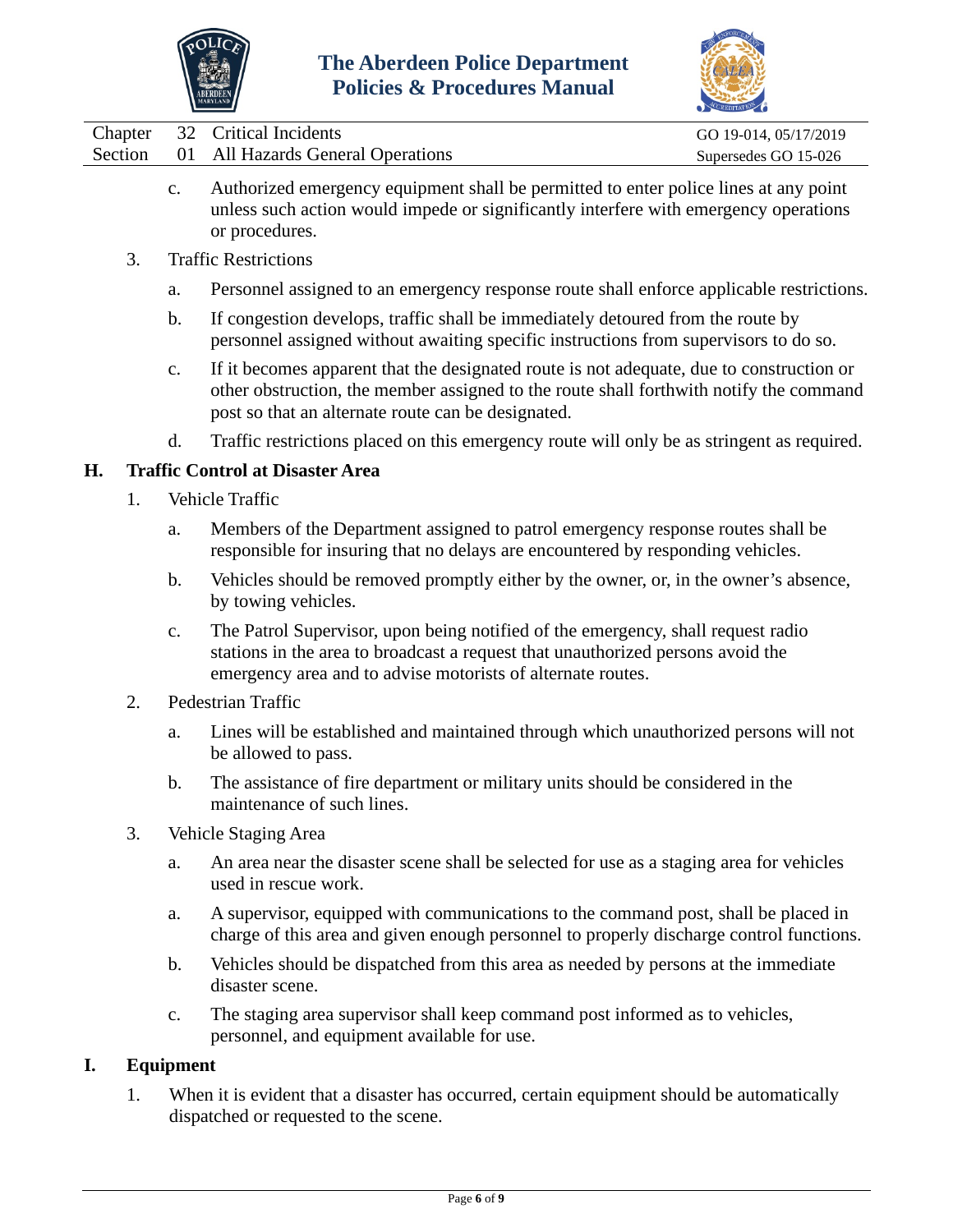



|         | Chapter 32 Critical Incidents     | GO 19-014, 05/17/2019 |
|---------|-----------------------------------|-----------------------|
| Section | 01 All Hazards General Operations | Supersedes GO 15-026  |
|         |                                   |                       |

- 2. Prior to requests for additional equipment, the Coordinator shall ascertain what is present and what is needed.
- 3. All equipment dispatched shall be directed to respond to the staging area where a record shall be maintained of its use.
	- a. From this point, equipment may be directed to locations where needed.
- 4. Equipment Available for Communications
	- a. Patrol vehicle with mobile radio, first aid supplies, etc.
	- b. A Departmental Vehicle equipped with:
		- 1) Portable radios;
		- 2) Blankets;
		- 3) Wooden stakes (previously assembled and bundled for this purpose);
		- 4) Disaster tags and police line tape;
		- 5) Megaphone (Bullhorn);
		- 6) Plastic disaster bags;
		- 7) Nails, hammer;
		- 8) "No Parking" signs;
		- 9) Target stapler;
		- 10) 4-5 cases of flares;
		- 11) Flashlight batteries;
		- 12) Camera with film and bulbs;
		- 13) Property Tags;
		- 14) Supply of Property Forms (APD Form 6);
		- 15) Detailed maps of the area; and
		- 16) Rope.

# **J. Assisting Departments and Agencies** (46.2.1c)

- 1. The command post shall notify other departments and agencies concerned of the location of the emergency and the location of the staging area to which they will be asked to report.
	- a. Upon arrival at the staging area, a record shall be made as to numbers available, type of equipment, person in charge, etc.
	- b. Personnel and equipment thus reporting should remain in this area until called for by the Coordinator.
- 2. Other Emergency Equipment from Assisting Units:
	- a. Flood lights, rope from local rescue units;
	- b. Barriers Public Works, local State Highway Administration Office or county roads departments;
	- c. Body bags local undertakers;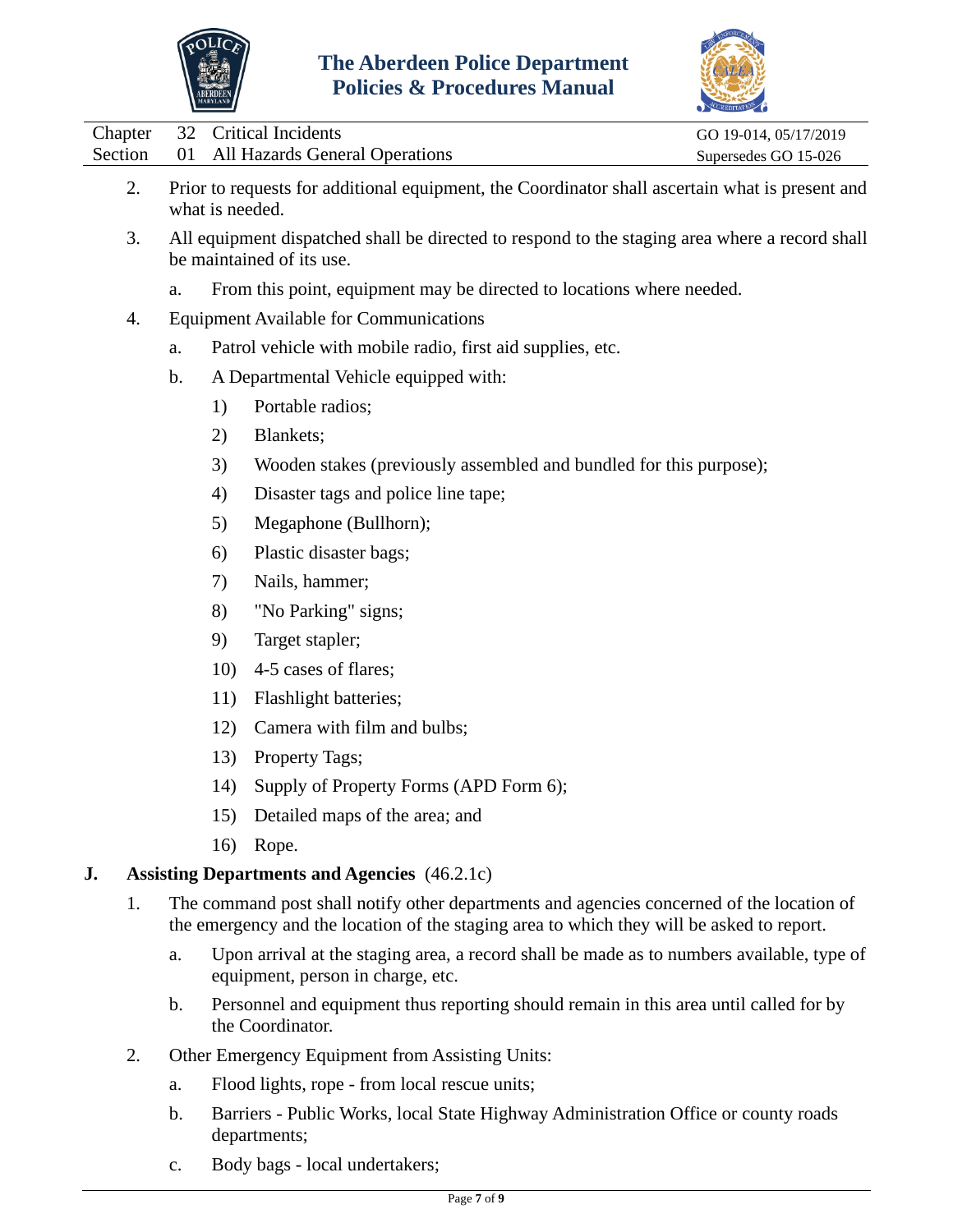



Chapter 32 Critical Incidents GO 19-014, 05/17/2019

- d. Mobile Command Post Harford County Emergency Operations Center;
- e. Telephone installation local phone company;
- f. Towing vehicles local garages;
- g. Bulldozers local construction companies;
- h. Portable toilets (Make arrangements through the command post);
- i. Portable Generator through Public Works, Harford County Emergency Operations;
- j. RADEF Equipment, if needed Harford County Emergency Operations Center;
- k. Shovels, picks, etc. Public Works Department and/or State Highway;
- l. Fire equipment; and
- m. Ambulances.

## **K. Unified Command**

- 1. Unified Command (UC) shall be implemented whenever an incident requires a significant response from more than one agency.
	- a. The response to the incident will require the cooperation and resources of multiple agencies.
	- b. The decision makers from responding agencies will develop a coordinated plan of action.
	- c. The role of "lead" and support agencies may shift during the course of the incident, but the input of all is needed throughout.
- 2. When an incident would be best suited for Incident Command, the IC shall:
	- a. Ensure that the Deputy Chief (who will plan the response) and the Chief of Police are notified;
	- b. Request the presence of the appropriate level representative of the needed agencies; and
	- c. Ensure that there is sufficient room in the Command Post to accommodate the people and staff necessary.
- 3. Under Unified Command, the IC shall ensure that:
	- a. A single set of objectives is established;
	- b. Information flow between agencies is maintained; and
	- c. Decisions are made with input of the agencies involved.

## **L. Public Information**

- 1. The PIO shall designate a media staging area.
- 2. The PIO shall generate a Public Media Plan (see *Policies & Procedures Chapter 02.06 Sec. D.*) that will include all involved agencies and organizations. (11.3.4d)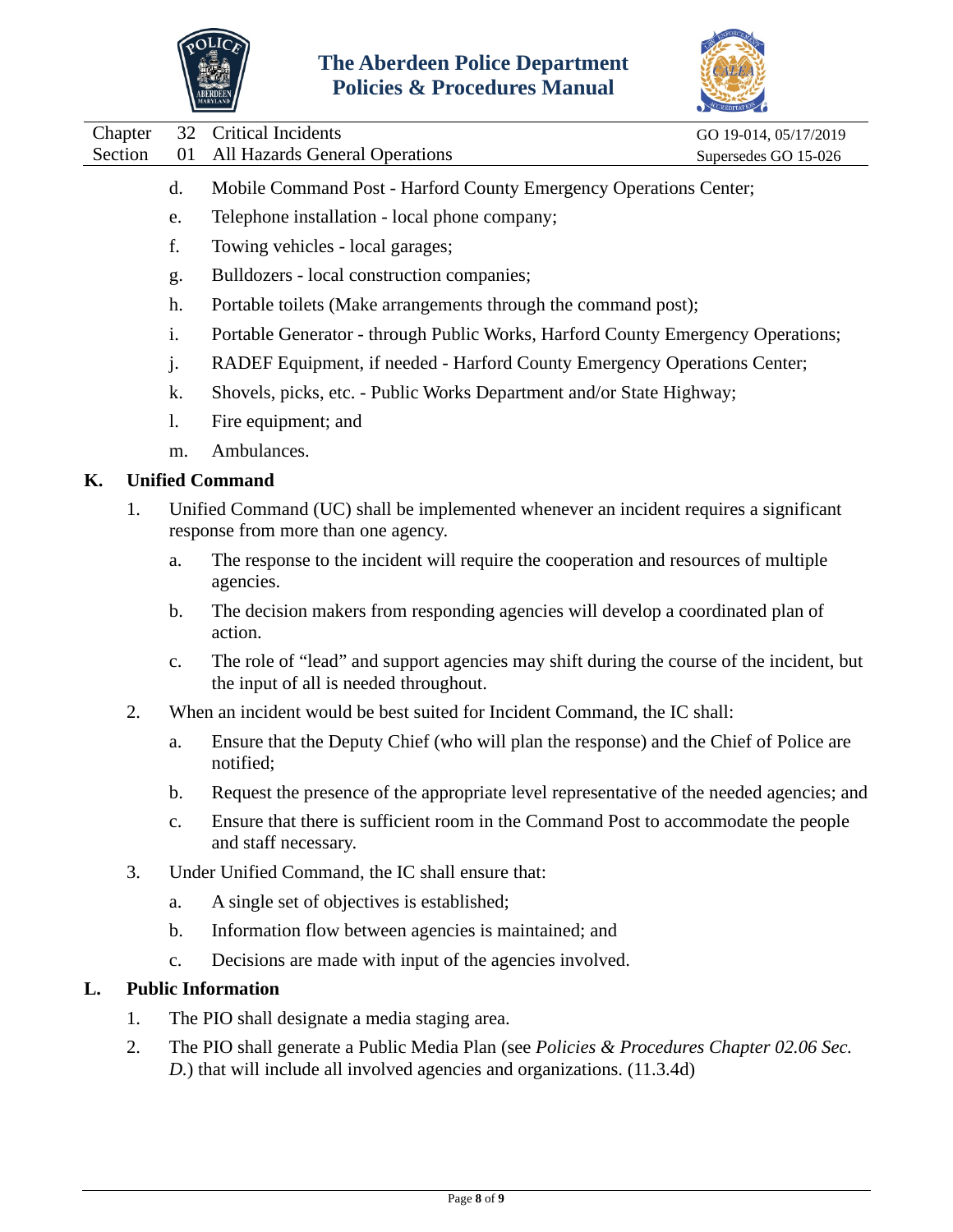



Chapter 32 Critical Incidents Go 19-014, 05/17/2019<br>
Section 01 All Hazards General Operations Supersedes Go 15-026 01 All Hazards General Operations Supersedes GO 15-026

## **M. Equipment Inspections** (46.1.8)

- 1. The Administrative Commander or designee shall complete a documented quarterly inspection for operational readiness of the command vehicle and any other equipment designated for use in support of a critical incident plan.
- **N. Training** (46.1.9)
	- 1. All affected personnel shall undergo annual training on the Department's critical incident plan, including the Incident Command System (ICS).
	- 2. All affected personnel shall participate in biennial tabletop or full-scale exercises to assess the Department's capabilities with the Critical Incident Plan (All Hazards Plan) and the Incident Command System.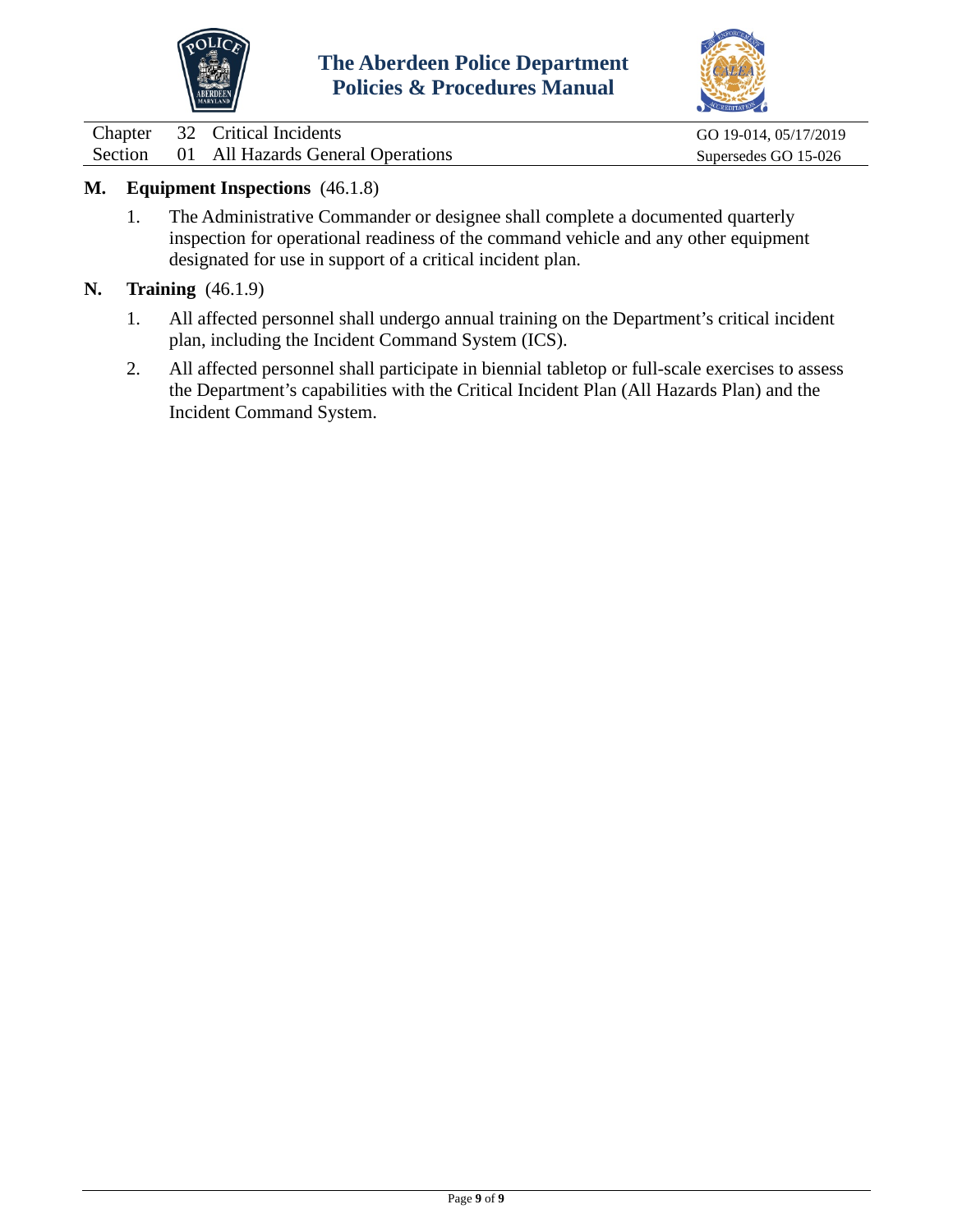



<span id="page-10-0"></span>Chapter 32 Critical Incidents Chapter 32 Critical Incidents Original Policy Section 02 Aircraft Accidents Supersedes None

## **A. Military Aircraft Accidents**

- 1. In cases of military aircraft accidents which occur in the City of Aberdeen, notification to Aberdeen Proving Grounds must be made immediately, then notification to Air Force Systems Command, located at Andrews Air Force Base, Telephone (301) 981-9111. This command will accept the call and will be responsible for the investigation.
- 2. The military authorities are charged with the responsibility for the investigation of all military aircraft accidents, including the guarding of wreckage, determination of the cause, care and treatment of injured military personnel, identification of the injured and dead, notifications to next of kin and publicity releases.
	- a. Special "crash teams" have been set up at all military installations for the specific purpose of responding to and taking charge at the scene of military aircraft accidents.
	- b. Upon the arrival of the proper military authorities, the Aberdeen Police Department will accede to their requests and render necessary assistance.
	- c. All members must be guided by this and refer all inquiries from interested parties to the public relations officer of the nearest military post.
	- d. In the absence of military aircraft personnel, the following steps shall be taken immediately:
- 3. Obtain whatever assistance is required.
	- a. Medical--doctors--ambulances
	- b. Fire and rescue companies
	- c. Additional department members
	- d. Alert area hospitals.
- 4. Secure the area and exercise extreme caution.
	- a. Military aircraft may contain classified equipment as well as live ammunition, high explosives, and or nuclear weapons, plus high-octane aviation fuel.
	- b. The immediate danger of further fire and/or explosion after the crash must be considered.
	- c. The danger of a nuclear explosion following an aircraft crash is not probable.
- 5. Pending the arrival of military authorities, the following additional steps should be taken:
	- a. Remove injured persons to a safe distance away from the wreckage
	- b. Render first aid as required
	- c. Summon medical assistance and other emergency services as indicated
	- d. Protect wreckage, isolate and guard the area, exclude unauthorized persons
	- e. Prevent spectators from picking up and taking away "souvenirs"
	- f. Control traffic and expedite admittance of authorized traffic.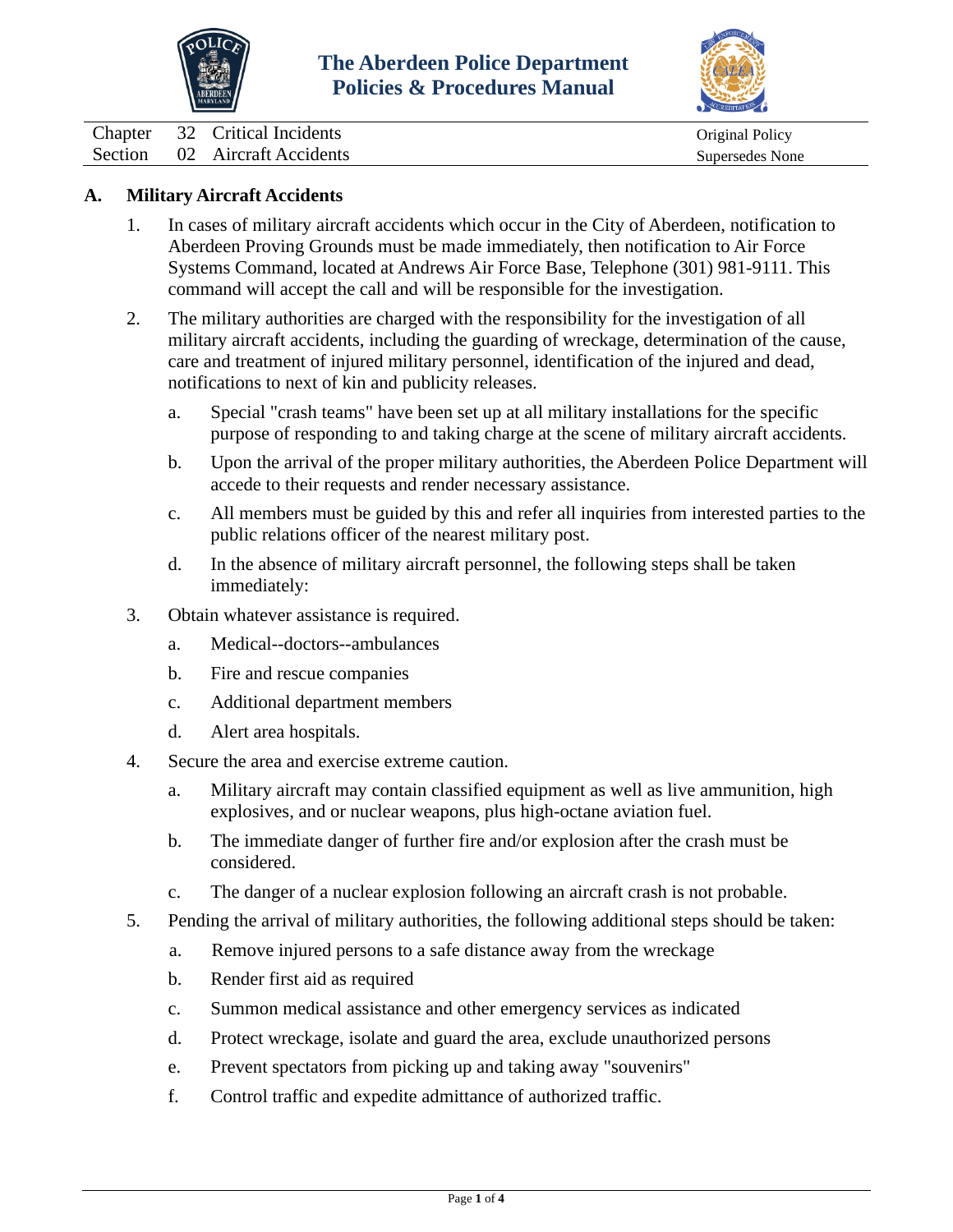



Chapter 32 Critical Incidents Chapter 32 Critical Incidents Original Policy

Section 02 Aircraft Accidents Supersedes None

# **B. Non-Military Aircraft Accidents**

- 1. Aircraft accidents, other than military aircraft, will be reported immediately to the National Transportation Safety Board.
- 2. National Transportation Safety Board (NTSB) Pursuant to the Federal Aviation Act of 1958, as amended, the National Transportation Safety Board is responsible for the investigation and the determination of the probable cause of all accidents involving civil aircraft.
	- a. The Bureau of Aviation Safety (BAS--formerly a part of the Civil Aeronautics Board) is an arm of the NTSB and is responsible to the NTSB for the investigation of civil aircraft accidents.
	- b. The State of Maryland comes under the jurisdiction of this office for aircraft accident investigations.
- 3. In accordance with NTSB's Investigation Regulation--PART 430, rules pertaining to aircraft accidents, incidents, overdue aircraft, and safety investigations--the nearest BAS Field Office is to receive immediate notification of such occurrences so it can dispatch an investigator.
	- a. Prompt notification is essential for the determination of wreckage security and for arranging a pathological and toxicological examination on all fatally injured flight crew members.
	- b. The BAS has by federal statute the authority to obtain these examinations.
- 4. The Washington Field Office of the National Transportation Safety Board (located at Dulles International Airport) investigates fatal aircraft accidents, all air taxi accidents, all air carrier accidents and all accidents involving aircraft exceeding 12,500 pounds maximum gross weight.
	- a. The remaining non-fatal general aviation accidents are delegated to the Federal Aviation Administration to investigate for the NTSB.
	- b. In cases where the FAA is assigned to investigate an accident the NTSB will notify the FAA.
- 5. How to Report Occurrence
	- a. Tell the telephone operator you wish to report an aircraft accident to the National Transportation Safety Board, Washington, D.C., phone number 1-202-382-6821.
- 6. Give the following information to the secretary of the investigator.
	- a. State that you wish to report an aircraft accident; include your title, name, Aberdeen Police and telephone number; should the call be disconnected the investigator may then return your telephone call.
	- b. Report the location and time of accident and whether or not a fire has occurred.
	- c. Give accurate geographical location; i.e., road number or detailed directions on how to reach the site.
	- d. Give number of passengers and whether there are any survivors.
	- e. Report any or all of the following:
		- 1) number on the aircraft tail, fuselage or wing: N-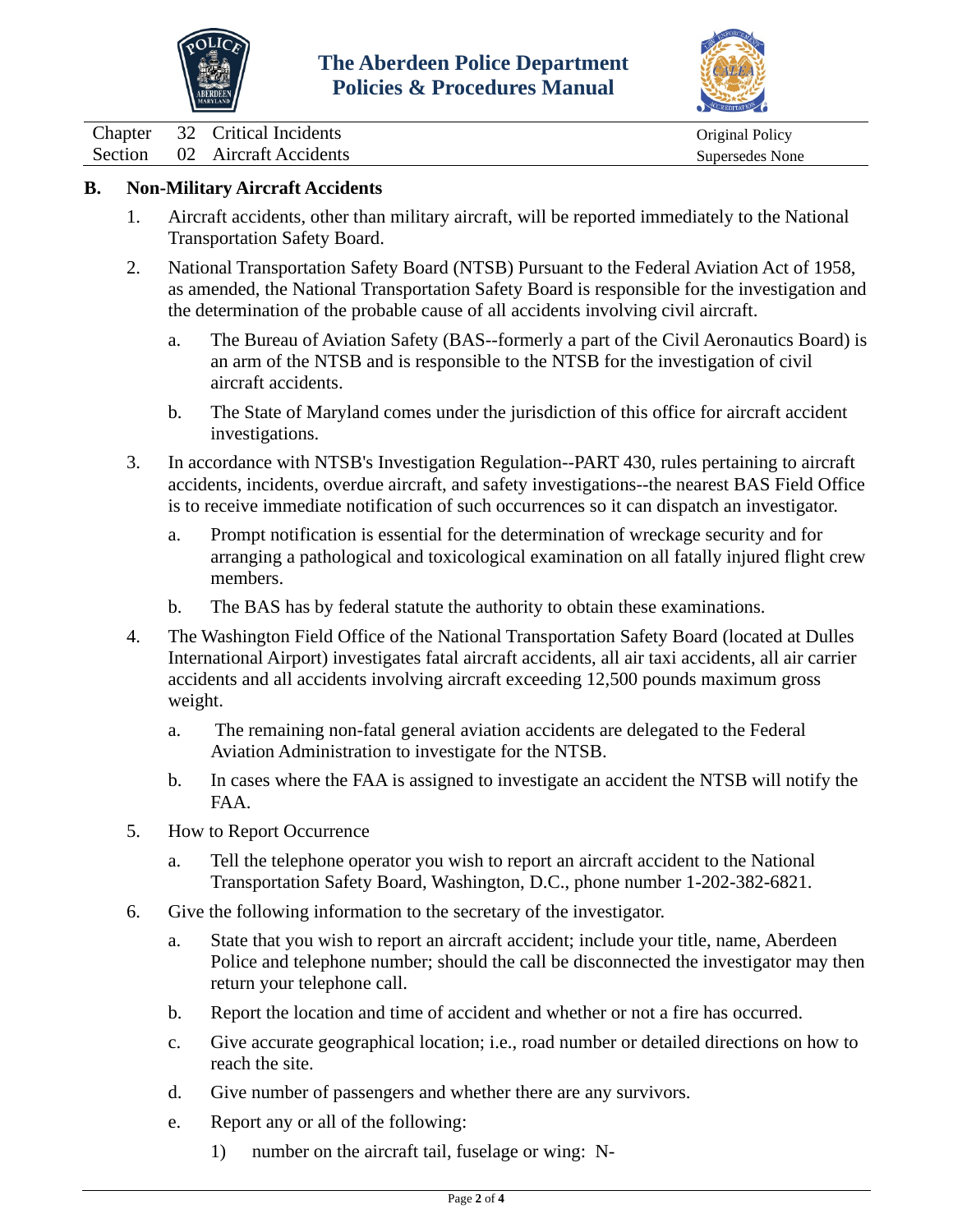



Chapter 32 Critical Incidents Chapter of Chapter of Chapter 32 Critical Incidents Original Policy Section 02 Aircraft Accidents Supersedes None

- 2) type of aircraft: large, small, military, etc.
- 3) where survivors, if any, are located
- 4) leave telephone number where you may be reached in case any additional information is needed.

## **C. Rescue**

- 1. Have Communications immediately alert area hospitals for possible intake of survivors.
- 2. The first action to be taken at an accident scene is the rescue of survivors.
- 3. Use care in approaching the wreckage by vehicle--survivors may have been thrown clear of the wreckage.
- 4. When necessary to disturb wreckage to remove survivors, make sketches or notes of the original location.
- 5. Establish a NO SMOKING ban in the vicinity.
- 6. The accident site should be roped off to prevent the public from being exposed to injury, to prevent theft, and to prevent destruction of ground scars near the wreckage.

## **D. Preservation of the Accident Site**

- 1. Crash-rescue personnel, firemen, and police should be admitted to the scene.
	- a. Every piece of wreckage, its location, and its exact position is important to investigators in determining the sequence of events and causes of the accident.
- 2. Except when disruption is necessary to rescue survivors, no part, no matter how small, should be disturbed, for even instrument readings, control positions and injury patterns can be determined from damaged equipment and a small component is often a key factor.
	- a. Wreckage debris is under government custody and should remain in place until released by the investigators.
		- 1) Every effort should be made to prevent theft or souvenir hunting.
	- b. If there are fatalities, the bodies should be tagged, their locations staked and removed only with proper authorization.

## **E. News Media**

- 1. The press has a service to perform and access to certain information.
	- a. However, if newspaper, radio, or television representatives arrive before the Safety Board investigator, they should be reminded of scene preservation requirements and that accurate information will be supplied on arrival of the investigators.
- 2. The names of deceased persons should not be released before next of kin can be notified.

## **F. Other Matters of Importance**

- 1. Additional information to be developed and reported when possible includes:
	- a. Witnesses' names, addresses, and phone numbers.
	- b. Weather conditions at the time of the accident.
	- c. Direction aircraft was headed and what it appeared to be doing.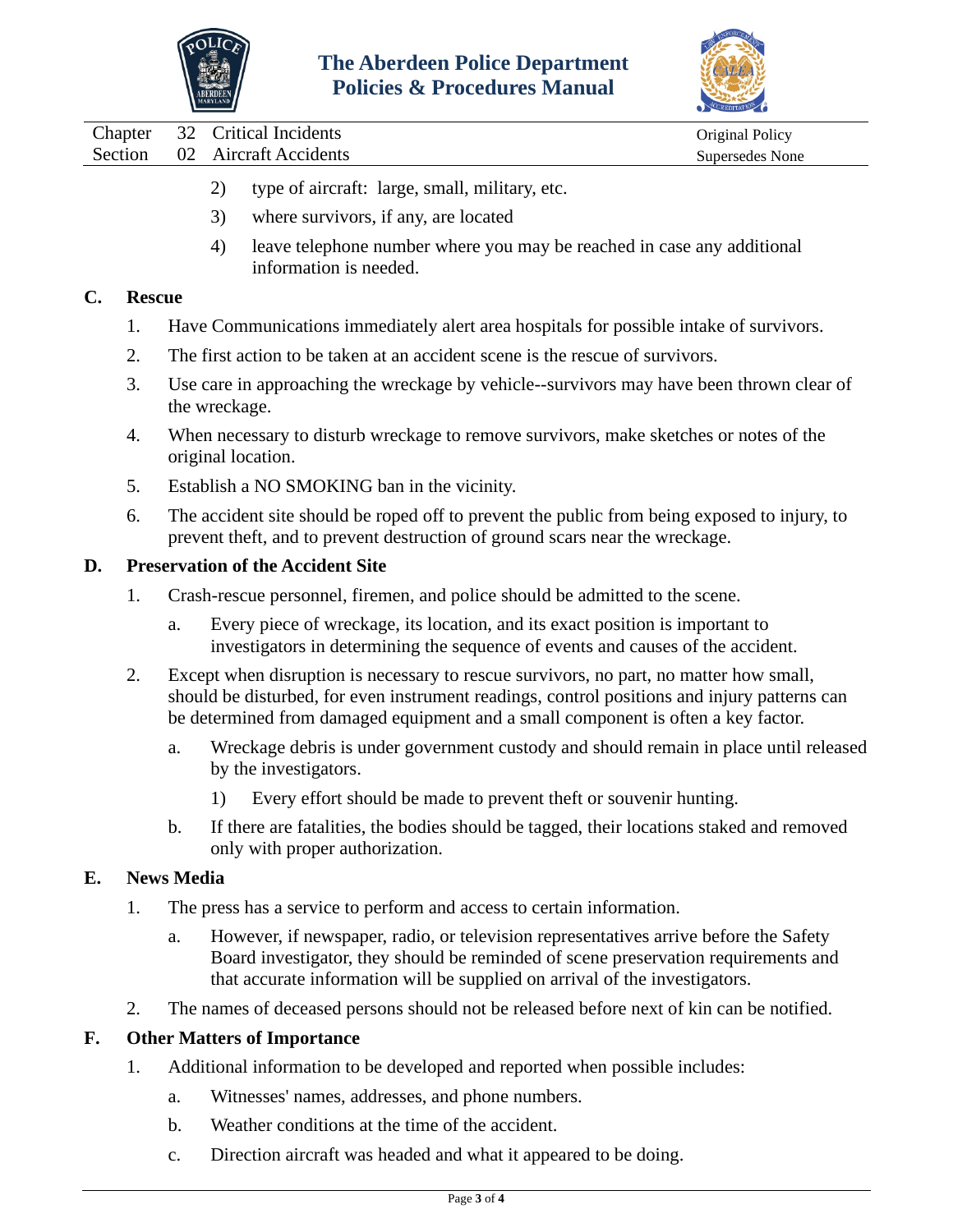



Chapter 32 Critical Incidents Original Policy

Section 02 Aircraft Accidents Supersedes None

- d. Was the aircraft on fire in flight?
- e. Was there an explosion in the air prior to the crash?
- f. What were the various sounds heard (engine noise, etc.)?
- g. Did you see any objects fall from the aircraft?
- 2. Prevent the taking of photographs.
	- a. Civilian photographers are authorized to take pictures of unclassified equipment only.
	- b. All classified equipment, if known, should be protected and covered immediately.
	- c. If a civilian photographer takes photographs, he should be advised to turn the negative or film plate over to military authorities for examination.
	- d. It will be returned to him if found to contain nothing that would endanger Governmental security.
	- e. The Internal Security Regulations of the United States provides penalties for violations of security of this type.
- 3. Persons to be considered as "authorized" for admittance to the crash or accident scene, as conditions may require, in the first instance, are:
	- a. Doctors, nurses, ambulance personnel with ambulances
	- b. Fire and rescue company personnel with their equipment
	- c. Members and other police agency personnel who actually are to perform police duties.
- 4. Authorized military personnel will have identification.
	- a. This identification permits them to enter the scene of the accident and to vouch for other military personnel to be admitted.
	- b. Military police and military firefighting personnel will also respond.
	- c. Only those officers of the Military Investigation Board, the Provost Marshal (Directorate of Security), Fire Chief, Accident Board President, and the accident investigator are considered competent military authority.
- 5. Exact knowledge of the position of each crew member in the wreckage is important and may furnish valuable help in determining the cause of the accident or in establishing the cause of injuries or death; hence, if injured and dead are moved before arrival of authorities, marking and charting is necessary.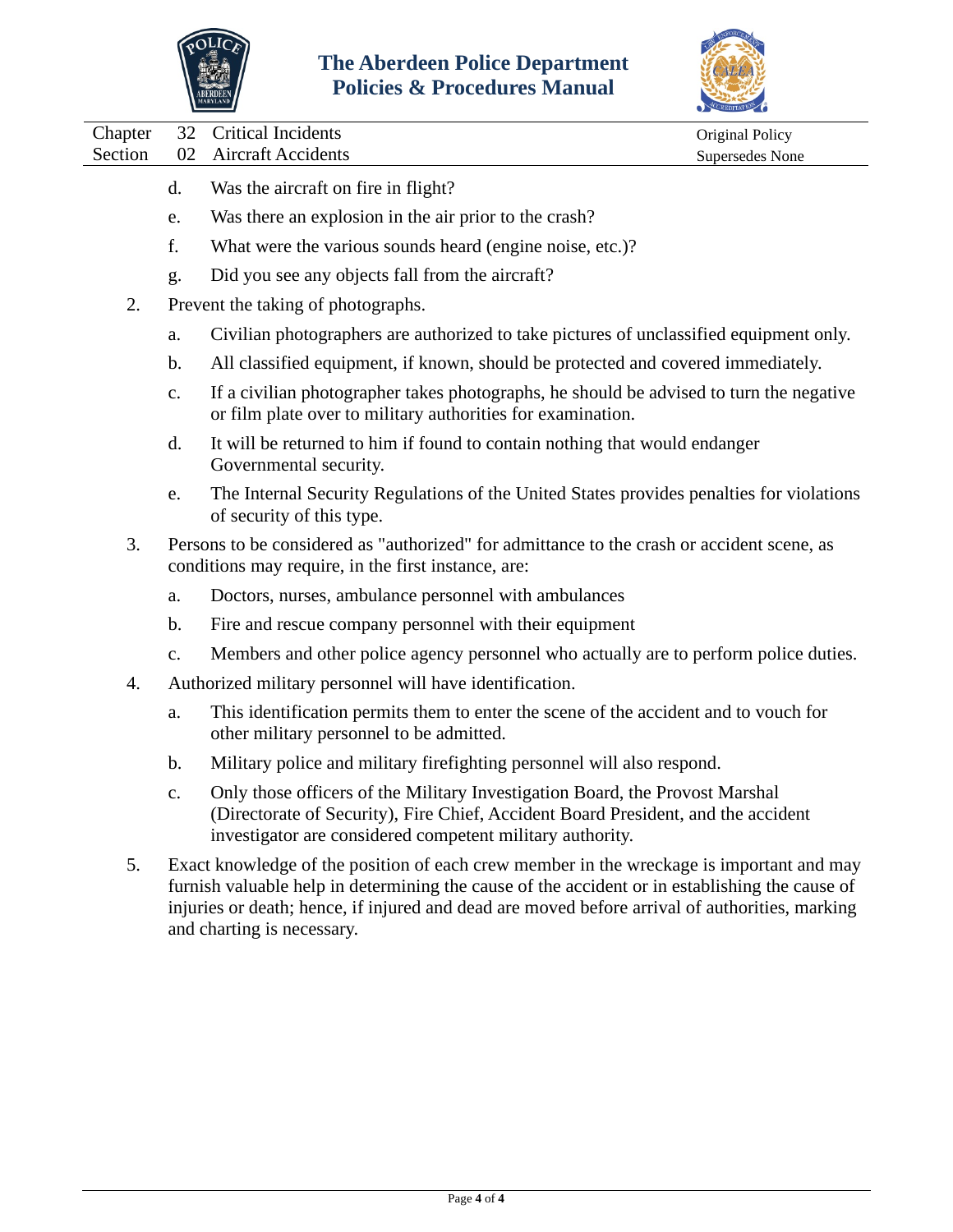



<span id="page-14-0"></span>Chapter 32 Critical Incidents Chapter 32 Critical Incidents Original Policy

Section 03 Other Accidents Supersedes None

## **A. Investigation of Other Types of Accidents**

- 1. Procedures outlined for motor vehicle accidents are applicable, for the most part, to investigations of other types of accidents.
- 2. In addition, there are certain matters that must be considered, followed, and/or ascertained in connection with various types of accidents we are called upon to investigate.

#### **B. Boating Accidents**

1. Whenever boating accidents are reported to members of the Department, the required information will be immediately transmitted to the Natural Resources Police, Marine Division, Annapolis, 267-5181 or 267-7740 for appropriate action.

#### **C. Hunting Accidents**

- 1. An Offense Report will be initiated whenever a hunting accident that involves either a wound or death is investigated by the Department.
- 2. It will be the responsibility of the patrol supervisor to notify the Department of Natural Resources Police of such incident.

#### **D. Train Accidents**

- 1. Immediately notify nearest appropriate railroad station so that railroad signals can be "set" to warn approaching trains.
- 2. Upon arrival at scene confirm the type and seriousness of the accident, along with notification to Communications as to required assistance, if any, from:
	- a. Additional members of the Department
	- b. Doctors, ambulances, and other emergency services
	- c. Railroad maintenance crews
	- d. Railroad police
	- e. Alert area hospitals.
- 3. Interview the train crew and obtain names, addresses, and ages, along with statements from each.
- 4. Do not delay the train unnecessarily.
- 5. The train may have left or failed to stop, and in such cases, assistance from the railroad police may be required to obtain necessary information at some later time.
- 6. Investigative data required:
	- a. Type of train (passenger or freight).
	- b. Number of railroad cars and engines.
	- c. Train and engine numbers.
	- d. Starting point and destination of train and time trip commenced and ETA at destination.
	- e. Last railroad station the train stopped at and what time it left.
	- f. Was train on time, late and trying to make up time, or ahead of schedule.
	- g. Speed of train (may be able to check speed recorder in cab of engine).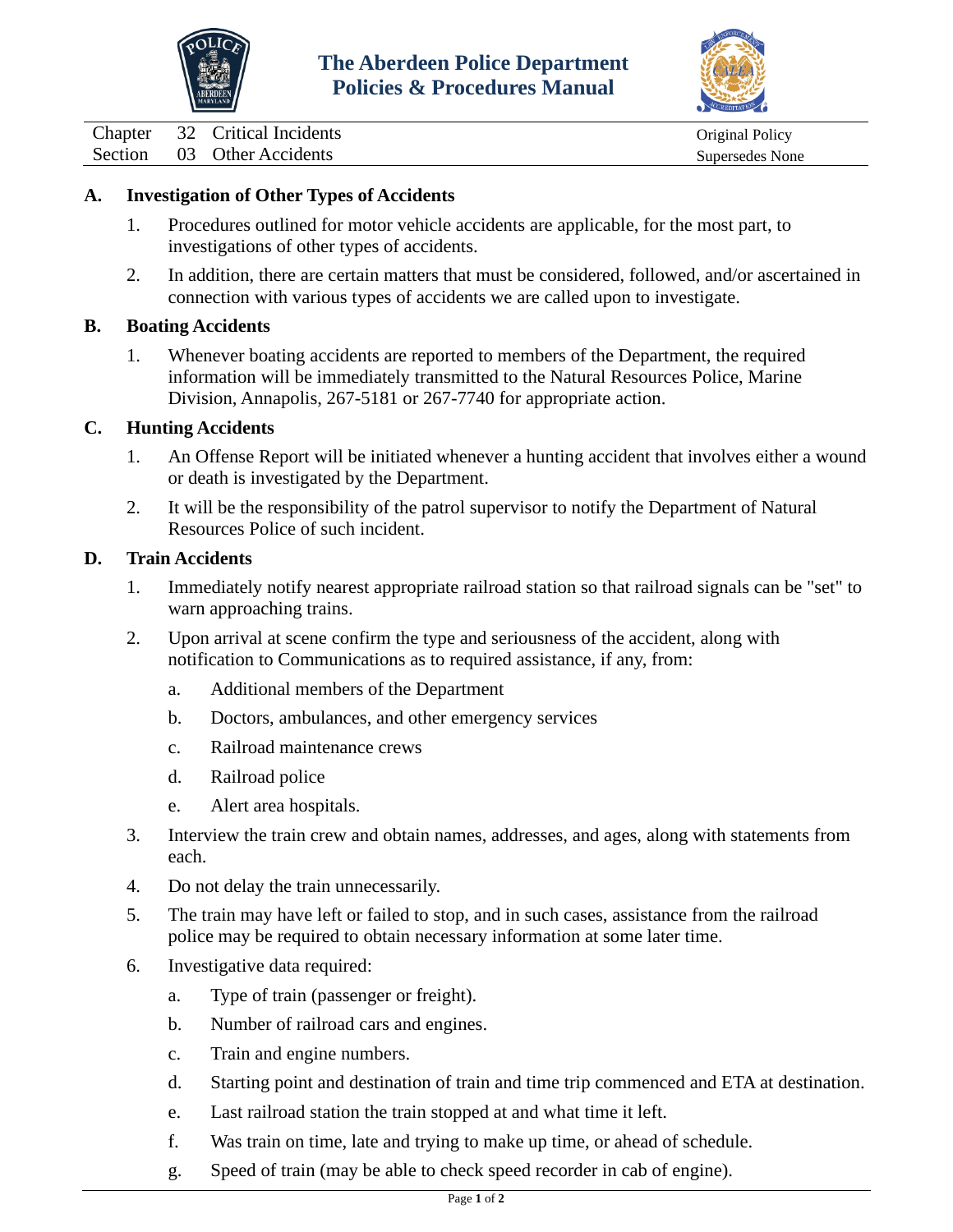



|  | Chapter 32 Critical Incidents | Original Policy |
|--|-------------------------------|-----------------|
|  | Section 03 Other Accidents    | Supersedes None |
|  |                               |                 |

- h. Speed restrictions, if any, set by railroad at or just prior to accident point.
- i. What railroad signals were "set" for guidance of engineer at or just prior to accident scene.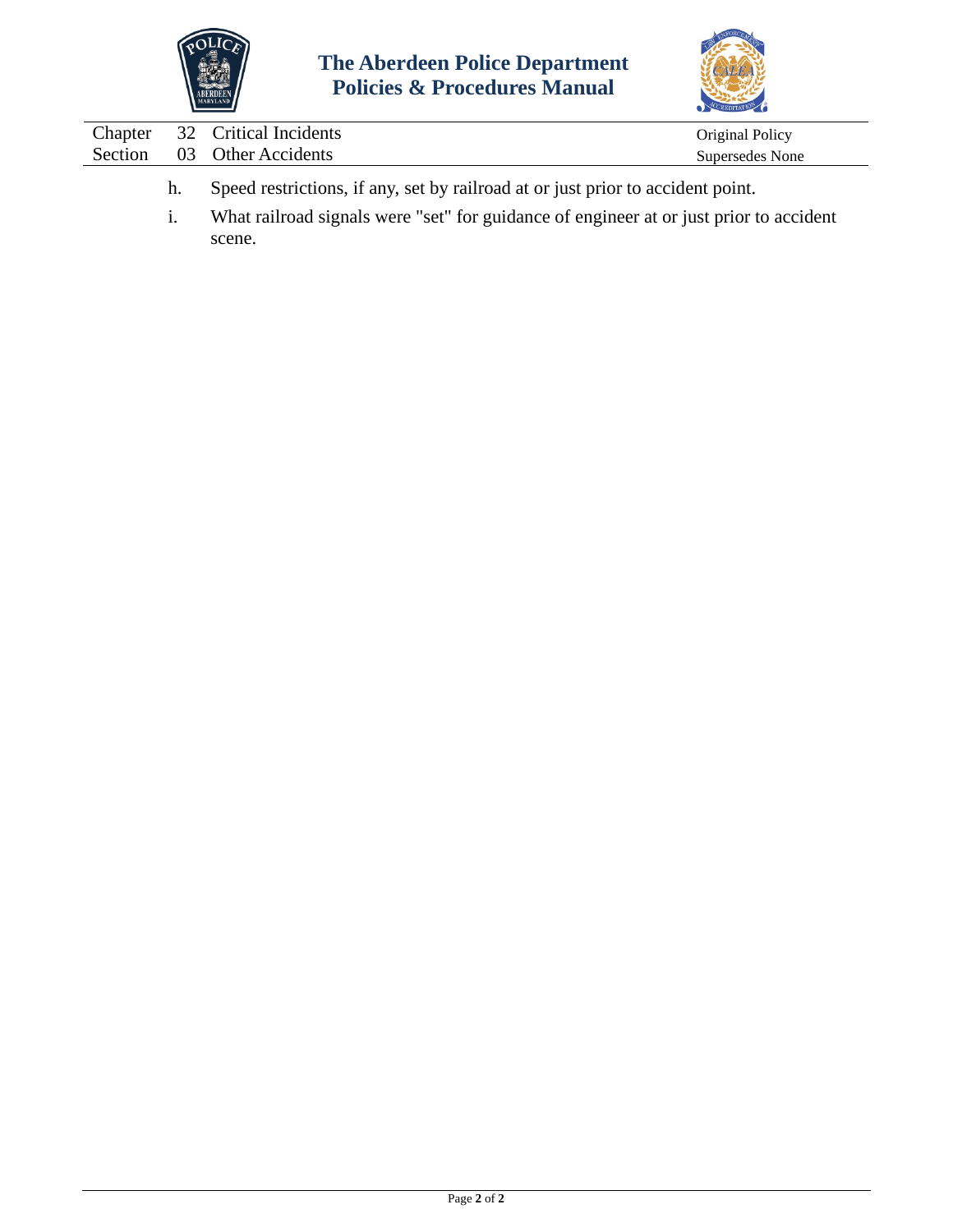



<span id="page-16-0"></span>

|  | Chapter 32 Critical Incidents                     | Original Policy |
|--|---------------------------------------------------|-----------------|
|  | Section 04 Radio Activity and Hazardous Materials | Supersedes None |

# **A. General**

- 1. Radioactive materials are in current use by hospitals, research laboratories, industry, etc., and are transported throughout the State of Maryland by truck, railway, aircraft, and water-borne transportation.
- 2. The following procedures have been prepared for the guidance of members of the Department at the request of the Nuclear Regulatory Commission to help cope with any incident involving radioactive materials.

#### **B. Radioactive Material - Procedures**

- 1. Complete information concerning the incident will be forwarded to Communications and the Chief of Police by the quickest means available. This information should include:
	- a. Type of incident (railway, highway)
	- b. Basic description (explosion, fire, etc.)
	- c. Exact location
	- d. If possible, obtain all information contained on the Interstate Commerce Commission (ICC) label or labels.
- 2. Communications shall, upon being notified of any incident, notify the following immediately by telephone:
	- a. State Department of Environment, Hazardous and Solid Waste Management Administration, at (410) 974-3551.
	- b. The State Civil Defense Director, Deputy Director or Operations Officer, 410-486- 4422.
	- c. Harford County Emergency Operations Center.

#### **C. Atomic Weapons**

- 1. When it is believed that an accident or incident has occurred involving an atomic weapon (or weapon component) or radioactive material that can be identified with a military service, Communications will in addition to the notification specified in B-2 above, request assistance from:
	- a. Headquarters First United States Army at Fort George G. Meade (301) 677-2468 or 2466.

#### **D. Spillage**

- 1. If radioactive materials are subjected to spillage or release and if immediate actions in the involved area are necessary for the preservation of life and health, minimum contact with radioactive materials by emergency personnel may be allowed if the following precautions are taken:
	- a. If the incident involves wreckage and a person is believed to be alive and trapped, make every possible effort to rescue him
	- b. Keep the public away from the accident. An exclusion area of 1500 feet or more should be established.
		- 1) Souvenir collection should be forbidden.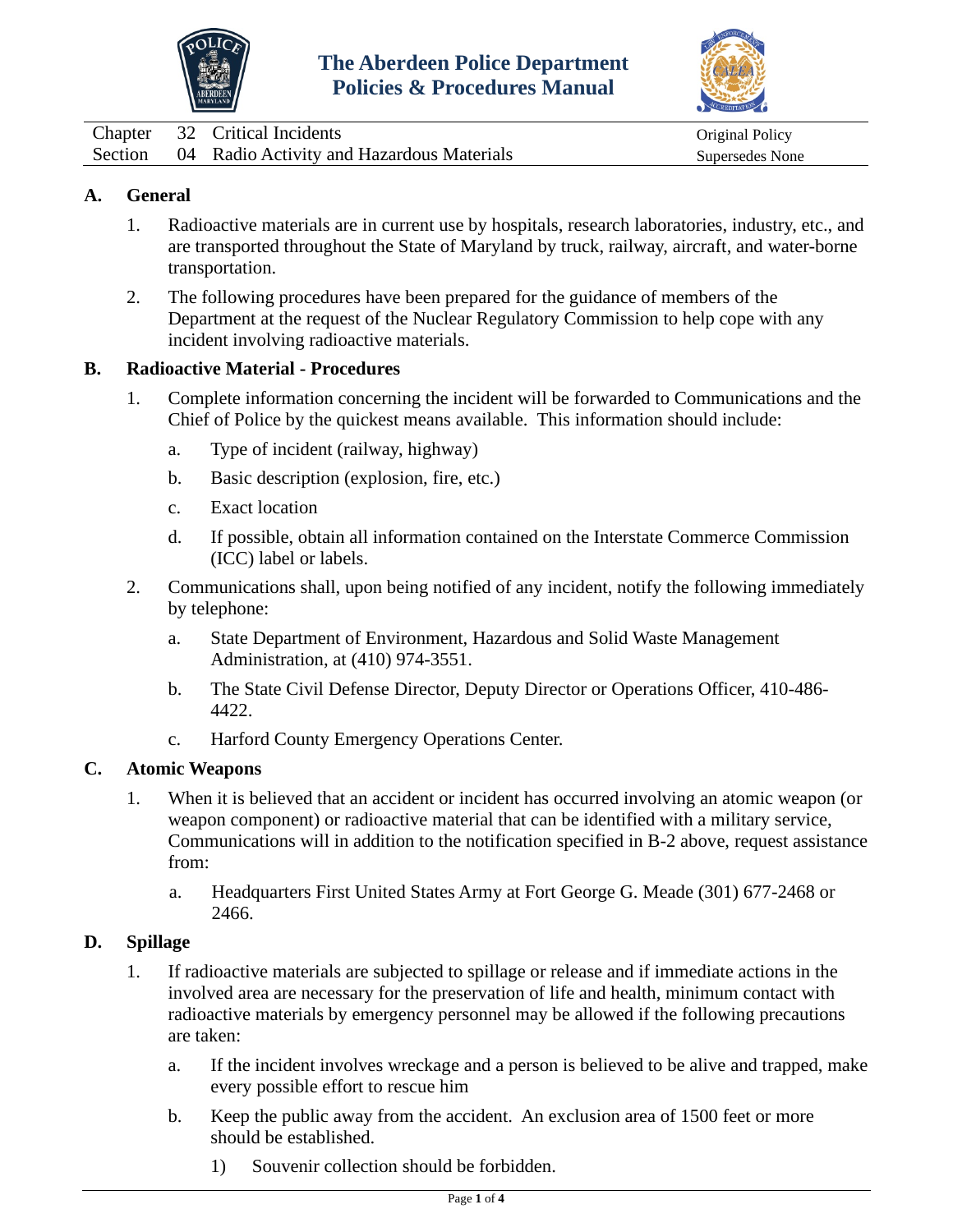

the environment.



|         |                | ABERDEEN<br>MARYLAND |                                                                                                                                                                                                                                                                                                                                                                              |                 |
|---------|----------------|----------------------|------------------------------------------------------------------------------------------------------------------------------------------------------------------------------------------------------------------------------------------------------------------------------------------------------------------------------------------------------------------------------|-----------------|
| Chapter | 32             |                      | <b>Critical Incidents</b>                                                                                                                                                                                                                                                                                                                                                    | Original Policy |
| Section | 04             |                      | Radio Activity and Hazardous Materials                                                                                                                                                                                                                                                                                                                                       | Supersedes None |
|         | $\mathbf{c}$ . |                      | Segregate and detain those who have possibly been in contact with the radioactive<br>materials until they can be examined.                                                                                                                                                                                                                                                   |                 |
|         |                | 1)                   | Obtain names and addresses of those involved                                                                                                                                                                                                                                                                                                                                 |                 |
|         | d.             |                      | Remove the injured from the area of the accident with as little contact as possible and<br>hold them at a transfer point.                                                                                                                                                                                                                                                    |                 |
|         |                | 1)                   | Take any measures necessary to save life, but carry out as minimal first aid and<br>surgical procedures as possible until help is obtained from radiological team<br>physicians or other physicians familiar with radiation medicine.                                                                                                                                        |                 |
|         |                | 2)                   | Whenever it is recommended by a doctor, an injured individual should be<br>removed to a hospital or office for treatment and the doctor or hospital should be<br>informed when there is reason to suspect that the injured individual has<br>radioactive contamination to his body or clothing                                                                               |                 |
| 2.      |                |                      | In incidents involving fire, fight fires from upwind, keeping out of smoke, fumes, or dust<br>arising from the accident.                                                                                                                                                                                                                                                     |                 |
|         | a.             |                      | Treat incidents involving toxic chemicals in the same manner as those involving fire.                                                                                                                                                                                                                                                                                        |                 |
|         | $\mathbf b$ .  |                      | Do not handle suspected material until it has been monitored and released by<br>monitoring personnel.                                                                                                                                                                                                                                                                        |                 |
|         | $\mathbf{c}$ . |                      | Segregate clothing and tools used at fire until they can be checked by radiological<br>emergency teams                                                                                                                                                                                                                                                                       |                 |
| 3.      |                |                      | In the event of an incident involving a vehicle accident, detour all traffic around the scene.                                                                                                                                                                                                                                                                               |                 |
|         | a.             |                      | If this is not possible, move the vehicle the shortest distance possible necessary to clear<br>a right of way.                                                                                                                                                                                                                                                               |                 |
|         | $\mathbf b$ .  |                      | If radioactive material is spilled, prevent passage through the area unless necessary.                                                                                                                                                                                                                                                                                       |                 |
|         | c.             |                      | If a right of way must be cleared before radiological assistance arrives, wash spillage to<br>the shoulder of the right of way with minimum dispersal of wash water.                                                                                                                                                                                                         |                 |
| 4.      |                |                      | DO NOT eat, drink, or smoke in the area.                                                                                                                                                                                                                                                                                                                                     |                 |
| 5.      |                | accident.            | Do not use food or drinking water which may have been in contact with material from the                                                                                                                                                                                                                                                                                      |                 |
| 6.      |                |                      | DO NOT take too much action prior to the arrival of radiation specialists and physicians.                                                                                                                                                                                                                                                                                    |                 |
| Е.      |                |                      | <b>Hazardous Material - Procedures</b>                                                                                                                                                                                                                                                                                                                                       |                 |
| 1.      |                |                      | Many accidents and other emergencies involve more than one level of law enforcement and<br>require a cooperative emergency response.                                                                                                                                                                                                                                         |                 |
| 2.      |                |                      | It is of extreme importance for all levels of law enforcement to be aware of what actions they<br>should take during hazardous material emergencies.                                                                                                                                                                                                                         |                 |
| 3.      |                |                      | A hazardous material is any element, compound, or combination thereof, which is<br>flammable, corrosive, detonable, toxic, radioactive, an oxidizer, an etiological agent, or is<br>highly reactive and which, because of handling, storing, processing, and packaging may have<br>detrimental effects upon operating and emergency personnel, the public, equipment, and/or |                 |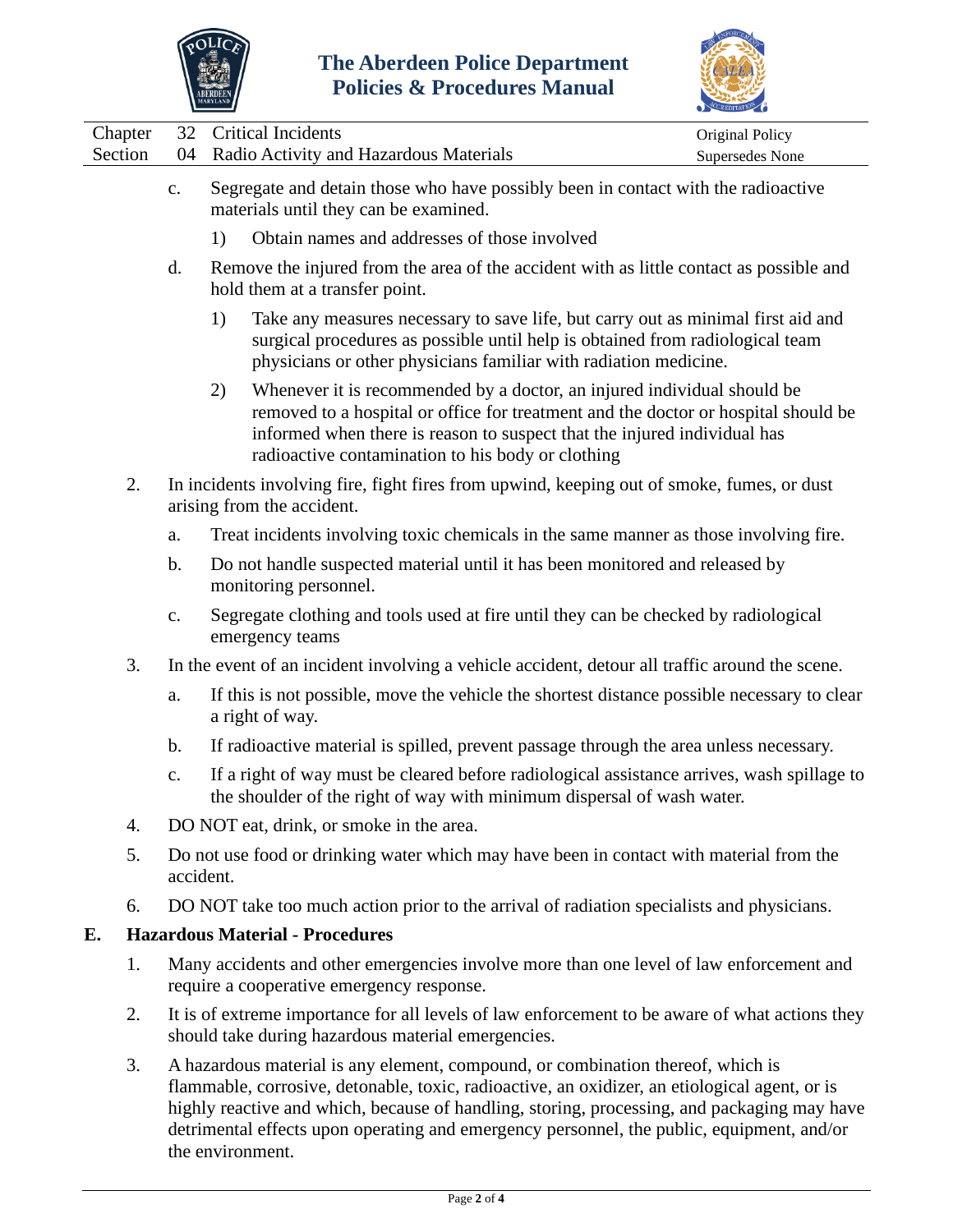



| Chapter 32 Critical Incidents                     | Original Policy |
|---------------------------------------------------|-----------------|
| Section 04 Radio Activity and Hazardous Materials | Supersedes None |

- 4. General Information
	- a. First, and most important, is the identification of shipments considered hazardous.
		- 1) This is usually accomplished directly or indirectly by descriptive data in shipping documents, on containers, package labels, and vehicle placards.
		- 2) If this information is not readily obtainable, due to an incapacitated driver, destruction of a bill of lading or other shipping papers, immediately contact the Chemical Transportation Emergency Center (CHEMTREK) 800/424-9300. CHEMTREK provides technical expertise in handling hazardous material emergencies.
		- 3) They can also provide additional phone numbers for emergencies, such as accidental poisoning.
		- 4) When in doubt, immediately contact CHEMTREK. Basic information needed:
	- b. Name of caller and call back number
	- c. Location of problem
	- d. Shipper or manufacturer
	- e. Container type
	- f. Rail car or truck number
	- g. Carrier name
	- h. Consignee
	- i. Local conditions.
- 5. Should CHEMTREK identify a potentially hazardous material, Communications will immediately contact the appropriate state agencies to cope with the situation at hand, whether it be toxic vapors, pollution to streams, etc.
- 6. Officers must be aware of hazards that exist with the transportation of hazardous materials.
- 7. At the scenes of accidents, officers will exercise extreme caution to prevent being injured, and initiate measures without delay to protect the public, especially if the type of hazardous material is not known.
	- a. Keep patrol vehicle and all other vehicles at least 1,500 from leaking tankers, drums, or cases. When possible, position your vehicle upgrade from any highway incident.
	- b. Keep fires, open flame, lanterns or flares, lighted cigarettes, cigars, and pipes away from scene.
	- c. Move injured persons only if they are located in a hazardous area.
		- 1) When you send a person to the hospital and he is, or may be, contaminated, be sure to advise the ambulance crew so they may protect themselves and inform the hospital.
	- d. Set up warning signals on the highway to prevent further accidents.
		- 1) Do not use flares when flammables are present.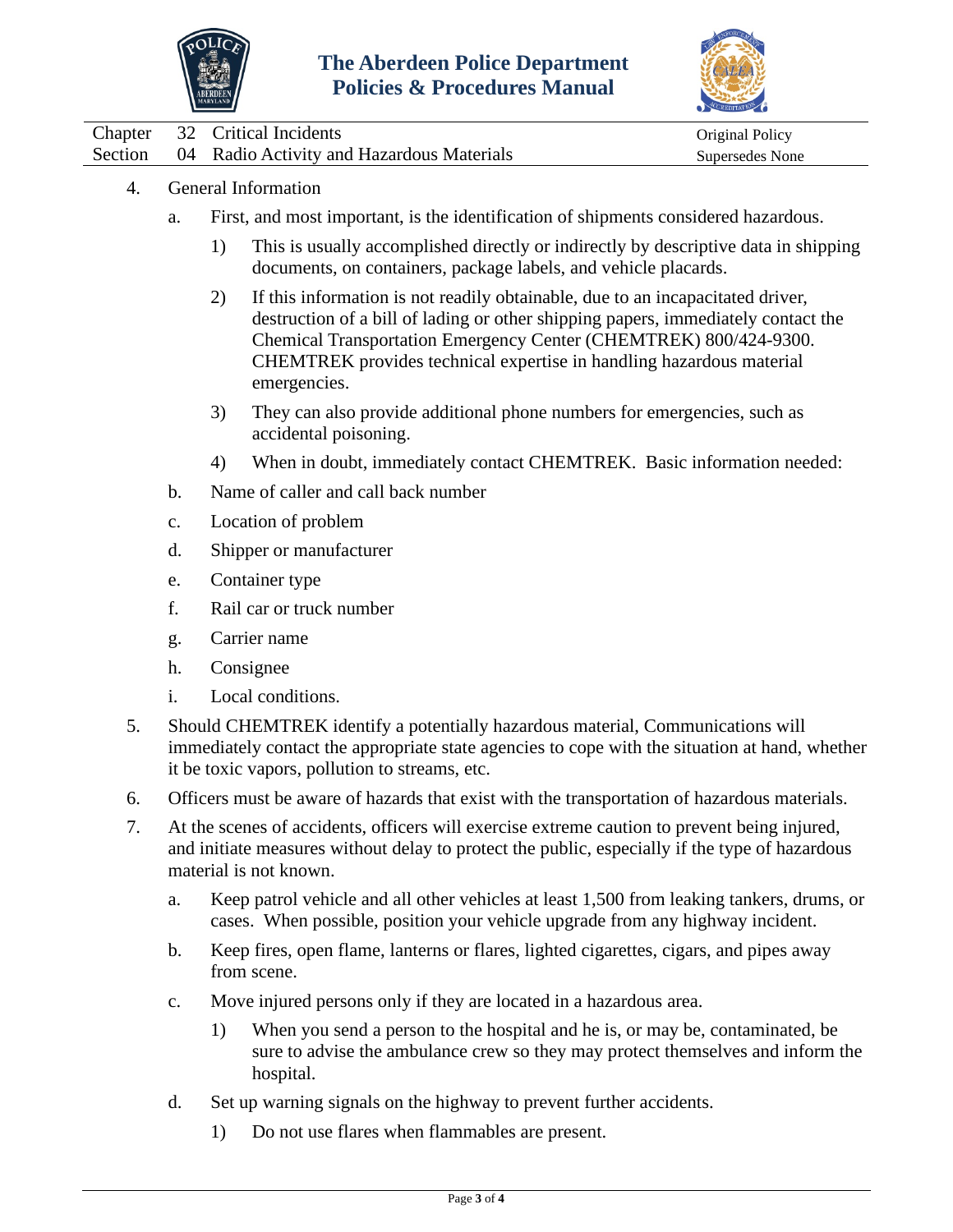



|         |                                           | $\sim$                 |
|---------|-------------------------------------------|------------------------|
|         | Chapter 32 Critical Incidents             | <b>Original Policy</b> |
| Section | 04 Radio Activity and Hazardous Materials | Supersedes None        |
|         |                                           |                        |

- e. If possible, prevent leaking liquids from draining onto the highways or into sewers or streams by damming or digging a drainage trench.
	- 1) Upright tipped containers if possible.
- f. Keep traffic and spectators moving away from the accident.
	- 1) In all cases, keep all people at a safe distance of at least 1,500 feet from the accident or fire. This does not include fire or rescue personnel.
- g. If hazardous or toxic vapors are escaping from a spill, evacuate people from the area downwind until the spill has been eliminated.
- 8. Should any of the suspected dangerous material being transported get on the officer's skin or clothing, he will remove his clothing and shower as soon as possible.
	- a. It is of utmost importance not to take contaminated clothing into barrack or home, as this clothing may cause serious illness or death to those who come into contact with it.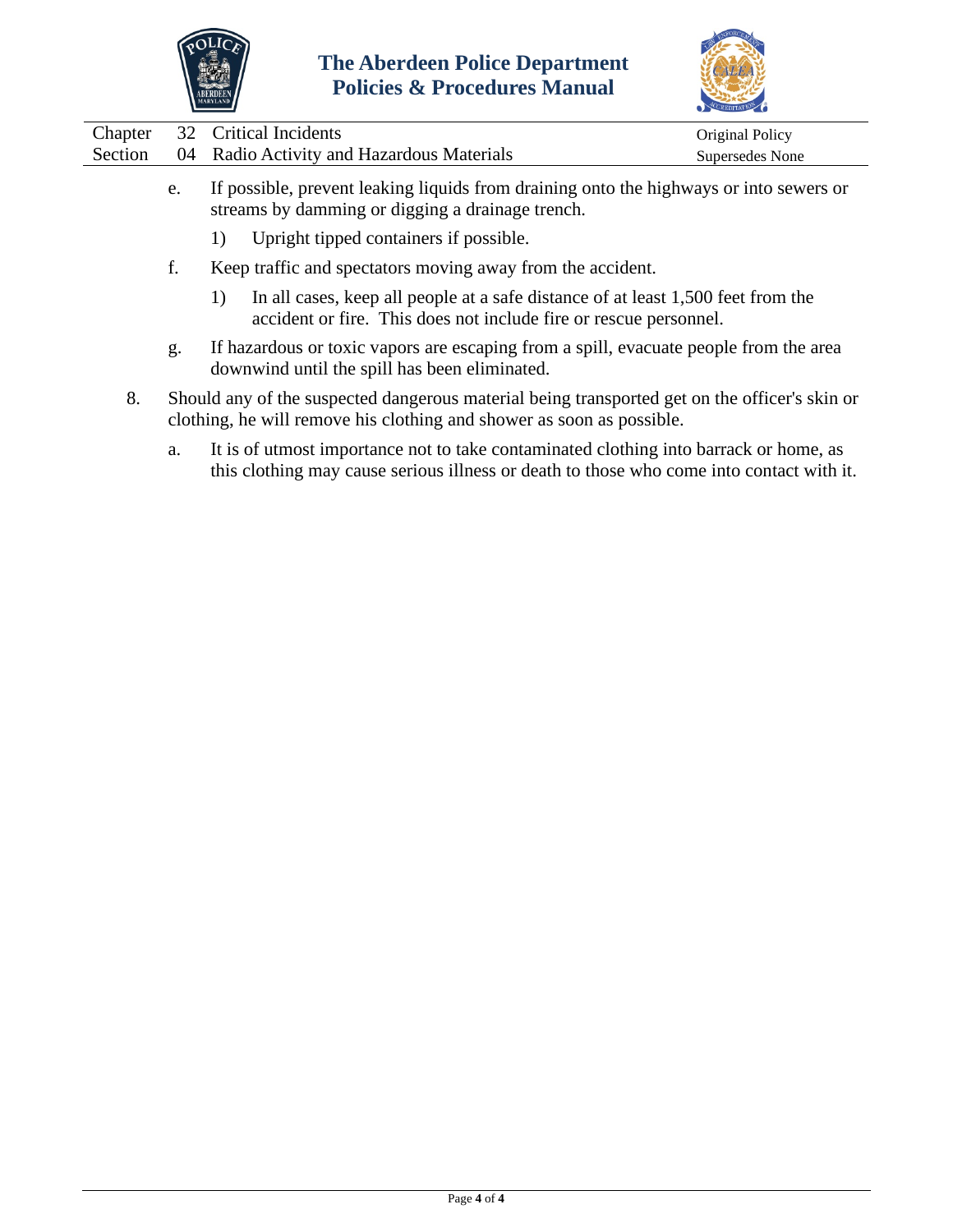



<span id="page-20-0"></span>

|  | Chapter 32 Critical Incidents                  | GO 20-014, 04/03/2020 |
|--|------------------------------------------------|-----------------------|
|  | Section 11 Missing Adults and Missing Children | Supersedes GO 18-058  |

# **A. Policy**

- 1. The Department shall immediately accept and investigate reports of missing persons and missing children including runaway, abandoned, abducted, or unidentified persons and children that were last seen in Aberdeen. (41.2.6a)
- 2. There shall be no required waiting period to take a missing person report.

# **B. Definition**

1. Critically Missing -- A reported missing person where foul play may be a factor; or any child or any at risk person.

## **C. General Responsibilities** (41.2.6e)

- 1. The PCO receives the call for service and notifies a police officer.
- 2. The Police Officer opens an investigation, meets with the reporter, obtains the initial information, begins the investigation, and continues to investigate until the person is located or a detective takes over the case.
- 3. The Shift Supervisor generates an Amber Alert or Silver Alert, when applicable.
- 4. The Records Clerk tracks the time the child or adult has been missing and sends the Missing Persons Data Collection Guide (NCIC booklet) to CID, within the required time periods.
- 5. The CID Supervisor assigns the case to a detective.
- 6. The Detective conducts the follow-up investigations at least every 30 days until
	- a. The missing person is located,
	- b. Another agency assumes responsibility for the investigation, or
	- c. The investigation is terminated.

## **D. Initial Investigation**

- 1. Upon verifying a child or adult was last seen in Aberdeen, the receiving officer shall immediately open a missing person's investigation. The officer will: (41.2.6e)
	- a. Complete a Missing Person Report (MSP Form 79) and obtain the initial description and all or as much information about the missing person as possible, including, but not limited to: (41.2.5a) (41.2.6c)
		- 1) Name of missing person;
		- 2) Date of Birth;
		- 3) Place of Birth;
		- 4) Race and Sex;
		- 5) Height and Weight;
		- 6) Color of eyes and hair; and
		- 7) Any other information listed on the Missing Person Report form.
	- b. Determine for investigation whether:
		- 1) The missing child or adult has been the subject of a prior Missing Persons Report;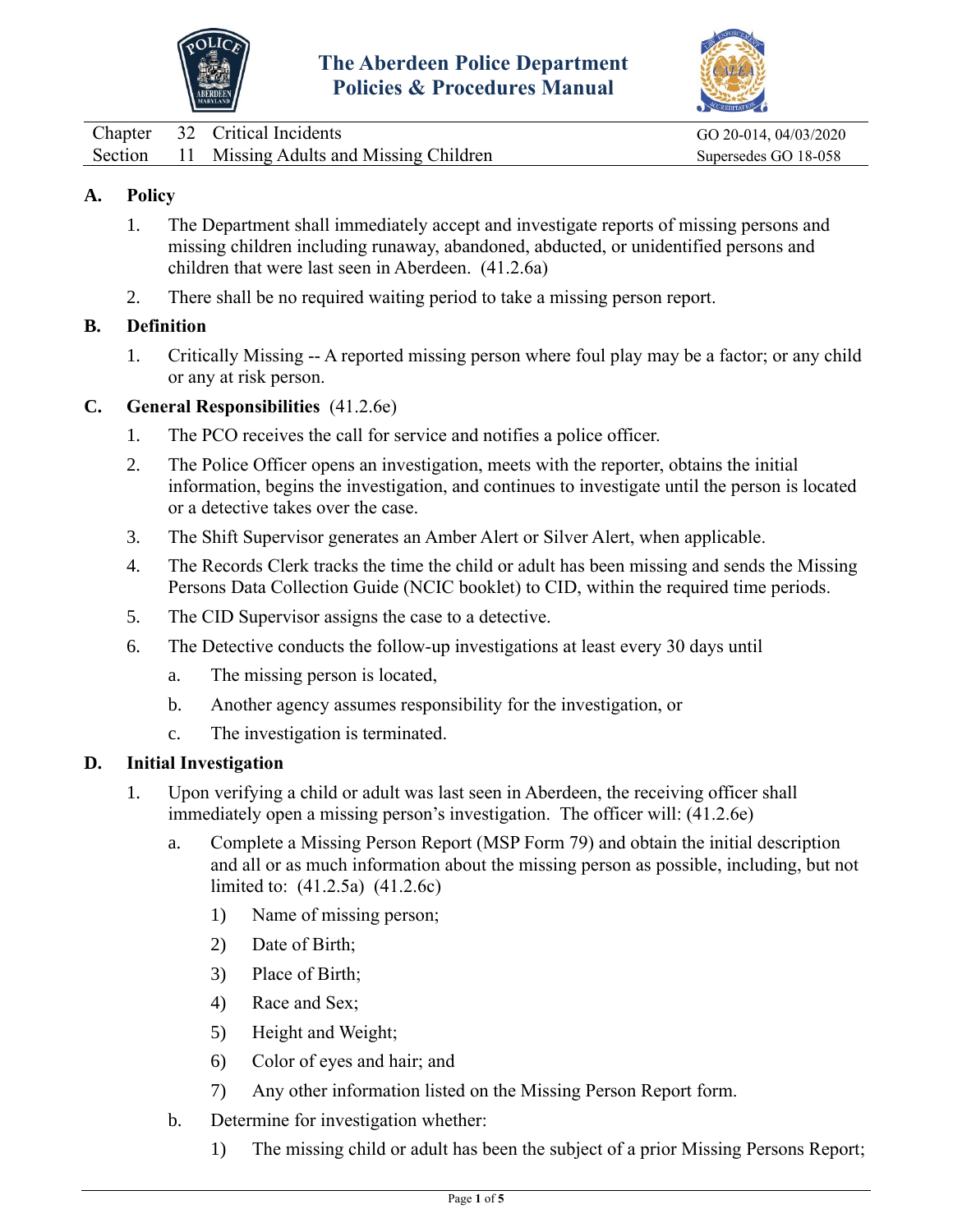



|                    |                |    |                                                                                                                                                                                                         | CCREDITATION                                  |  |
|--------------------|----------------|----|---------------------------------------------------------------------------------------------------------------------------------------------------------------------------------------------------------|-----------------------------------------------|--|
| Chapter<br>Section | 32<br>11       |    | Critical Incidents<br>Missing Adults and Missing Children                                                                                                                                               | GO 20-014, 04/03/2020<br>Supersedes GO 18-058 |  |
|                    |                | 2) | The missing child or adult suffers from a mental or physical handicap or illness;                                                                                                                       |                                               |  |
|                    |                | 3) | The disappearance of the missing child or adult is of a suspicious or dangerous<br>nature; and/or                                                                                                       |                                               |  |
|                    |                | 4) | The person filing the report of a missing child or adult has reason to believe that<br>the missing child or adult may have been abducted.                                                               |                                               |  |
|                    | $\mathbf{c}$ . |    | Obtain a recent photograph of the child or adult, preferably a digital image and standard<br>photograph if available.                                                                                   |                                               |  |
|                    | d.             |    | Give the initial description and other information to the Communications Section, and a<br>PCO will enter the missing child or adult information into METERS/NCIC. (41.2.5b)<br>$(41.2.5c)$ $(41.2.6c)$ |                                               |  |
|                    |                | 1) | A missing child or adult shall be entered into METERS/NCIC within 2 hours after<br>the person has been reported missing.                                                                                |                                               |  |
|                    |                | 2) | Any person under the age of 21 who is reported missing must be entered into<br>NCIC.                                                                                                                    |                                               |  |
|                    |                | 3) | All other persons must meet the NCIC criteria in one of the following categories<br>to be entered:                                                                                                      |                                               |  |
|                    |                |    | Disability;<br>a)                                                                                                                                                                                       |                                               |  |
|                    |                |    | Endangered;<br>b)                                                                                                                                                                                       |                                               |  |
|                    |                |    | Involuntary;<br>c)                                                                                                                                                                                      |                                               |  |
|                    |                |    | Juvenile;<br>d)                                                                                                                                                                                         |                                               |  |
|                    |                |    | Catastrophe Victim; or<br>e)                                                                                                                                                                            |                                               |  |
|                    |                |    | f)<br>A person over the age of 18 not meeting the criteria for entry in any other<br>category who is missing and for whom there is a reasonable concern for<br>his/her safety.                          |                                               |  |
|                    | e.             |    | Notify the supervisor and submit the Missing Person Report to the supervisor for<br>review. (41.2.6b)                                                                                                   |                                               |  |
| 2.                 |                |    | Non-Critically Missing Children                                                                                                                                                                         |                                               |  |
|                    | a.             |    | The officer will immediately seek to determine the circumstances surrounding the<br>disappearance of the missing child.                                                                                 |                                               |  |
|                    | $b$ .          |    | The officer will notify the on-duty or on-call detective and will continue to investigate<br>until a detective takes over the case.                                                                     |                                               |  |
| 3.                 |                |    | <b>Critically Missing Children</b>                                                                                                                                                                      |                                               |  |
|                    | a.             |    | The officer will begin the investigation and gather information which may include, but<br>is not limited to:                                                                                            |                                               |  |

- 1) Locating and inspecting the scene where the child was last observed;
- 2) Interviewing family members, friends, teachers, or other sources of information;
- 3) Notifying the local Department of Social Services to:
	- a) Determine if the child/family has a case history of abuse or neglect; and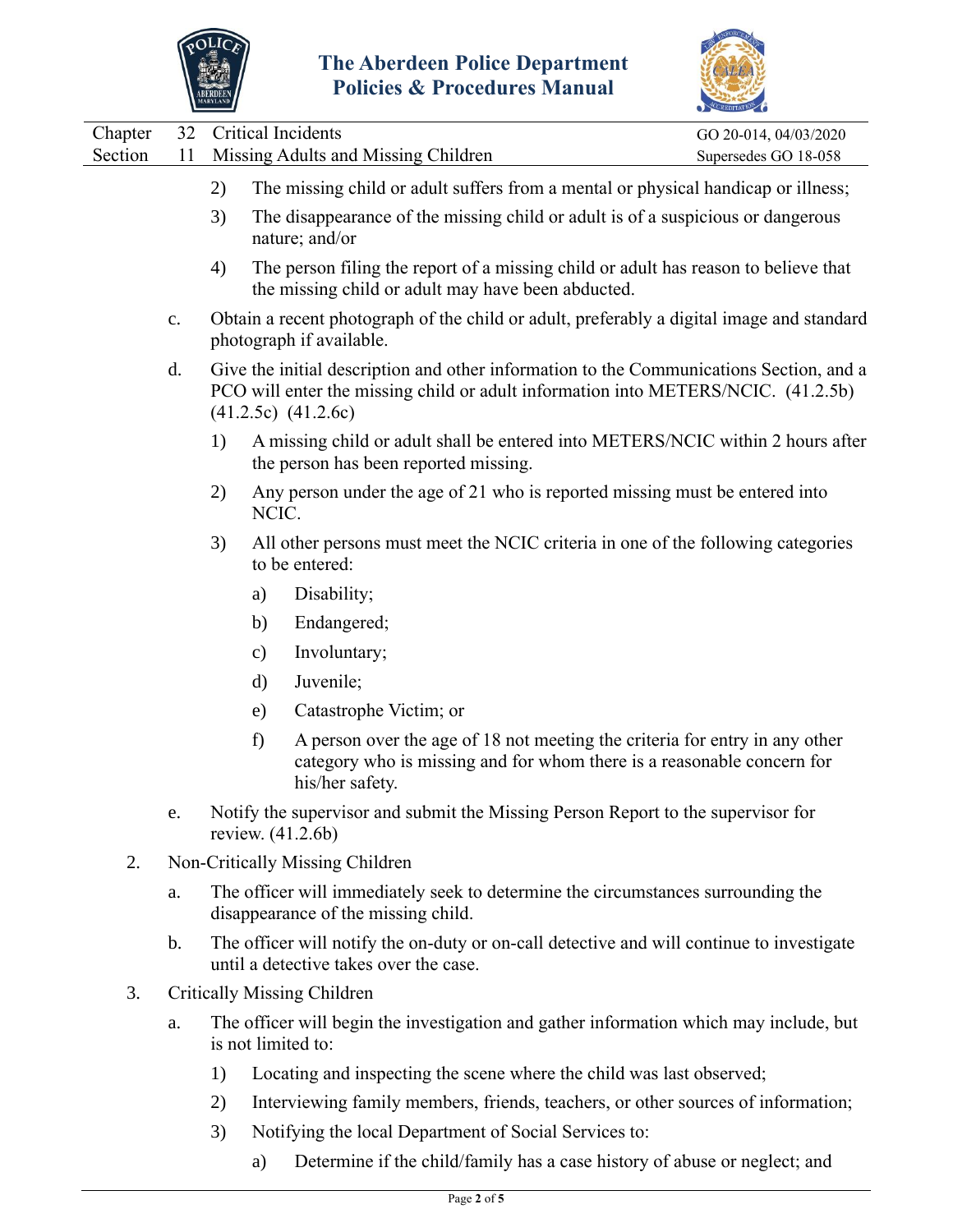



|  | Chapter 32 Critical Incidents                  | GO 20-014, 04/03/2020 |
|--|------------------------------------------------|-----------------------|
|  | Section 11 Missing Adults and Missing Children | Supersedes GO 18-058  |

- b) Obtain any information that may assist in the locating of the missing child.
- b. The officer will notify the on-duty or on-call detective and will continue to investigate until a detective takes over the case.
- c. If the missing child has not been located within twelve hours, the additional procedures "Extended Missing Children Investigations" will be implemented.
- 4. Critically Missing Adults (41.2.5f)
	- a. The Officer will begin the investigation and determine if one or more of the following circumstances exist, including but not limited to:
		- 1) The missing adult suffers from a neurodegenerative disease;
		- 2) The missing adult suffers from mental/physical impairment or serious illness;
		- 3) The missing adult is suicidal; or
		- 4) There is evidence of foul play.
	- b. The officer will notify the on-duty or on-call detective and continue to investigate until a detective takes over the case.

## **E. Extended Missing Children Investigations** (41.2.6f)

- 1. If the missing child has not been located within 12 hours, the CID Supervisor will assign the case to a detective.
- 2. If the missing child has not been located within 24 hours, and there is reason to believe the child may not be located in Aberdeen, the Detective will notify the Maryland State Police and the agency in the jurisdiction where the child is thought to be located.
	- a. The Detective will cooperate with the outside agencies' efforts to locate the missing child.
- 3. The Detective will complete the NCIC booklet as soon as practicable.
- 4. The CID supervisor will ensure that the complainant is contacted weekly during the initial stages of the investigation and periodically thereafter until: (41.2.5d)
	- a. The missing person is located;
	- b. Another agency assumes responsibility for the investigation; or
	- c. The investigation is terminated.
- 5. When a child has been missing for 30 days, the CID supervisor will ensure that a Missing Persons Data Collection Guide (NCIC booklet) is completed and filed in Records no later than 10 days after the 30-day period.

## **F. Further Investigation** (41.2.5e)

- 1. When an adult has been missing for 3 days, the Records Clerk will forward the case with a Missing Persons Data Collection Guide (NCIC booklet) to the Criminal Investigations Division.
	- a. The CID Supervisor will assign the case to a detective.
	- b. The Detective will complete the NCIC booklet.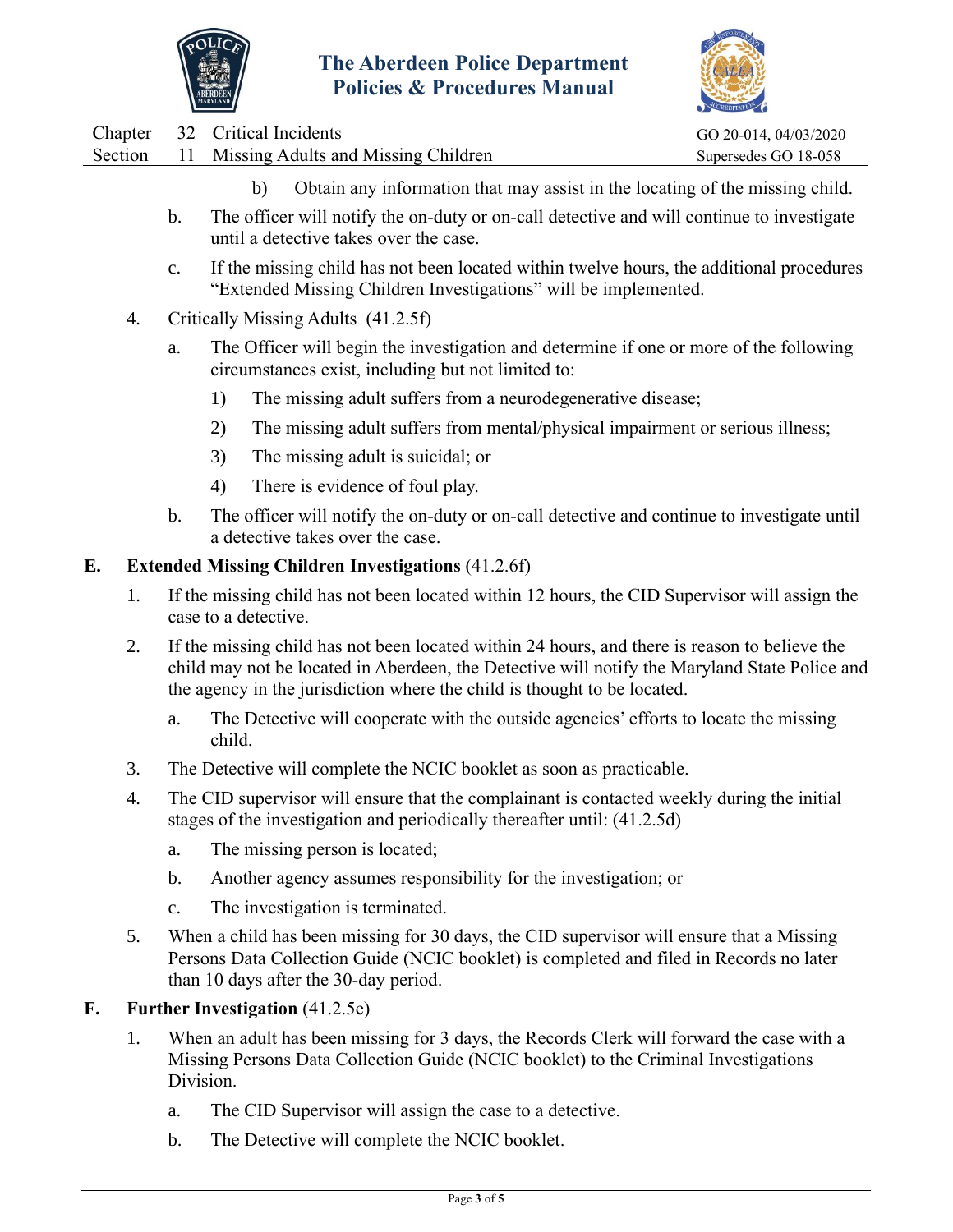

 $\overline{\phantom{0}}$ 

L,



|         |                                                                                                                                                                                                         | <b>ABERDEEN</b>                                                                                                                                                                                             | <b>Policies &amp; Procedures Manual</b>                                                         |                       |  |  |  |
|---------|---------------------------------------------------------------------------------------------------------------------------------------------------------------------------------------------------------|-------------------------------------------------------------------------------------------------------------------------------------------------------------------------------------------------------------|-------------------------------------------------------------------------------------------------|-----------------------|--|--|--|
| Chapter | 32                                                                                                                                                                                                      |                                                                                                                                                                                                             | <b>Critical Incidents</b>                                                                       | GO 20-014, 04/03/2020 |  |  |  |
| Section | 11                                                                                                                                                                                                      |                                                                                                                                                                                                             | Missing Adults and Missing Children                                                             | Supersedes GO 18-058  |  |  |  |
| 2.      |                                                                                                                                                                                                         | Investigator may conduct activities that include, but will not be limited to:                                                                                                                               |                                                                                                 |                       |  |  |  |
|         | a.                                                                                                                                                                                                      |                                                                                                                                                                                                             | Contacting the complainant for additional information;                                          |                       |  |  |  |
|         | b.                                                                                                                                                                                                      | Contacting relatives, employers, schools, associates, places the missing person<br>frequents; and                                                                                                           |                                                                                                 |                       |  |  |  |
|         | $C_{\bullet}$                                                                                                                                                                                           | Ensuring all media releases are completed, as needed, through the PIO.                                                                                                                                      |                                                                                                 |                       |  |  |  |
| 3.      |                                                                                                                                                                                                         | The Detective will determine if additional resources or specialized services are required for<br>follow up investigation or search, and obtain those services, which may include but are not<br>limited to: |                                                                                                 |                       |  |  |  |
|         | a.                                                                                                                                                                                                      | Search and Rescue Dogs;                                                                                                                                                                                     |                                                                                                 |                       |  |  |  |
|         | b.                                                                                                                                                                                                      | Helicopters;                                                                                                                                                                                                |                                                                                                 |                       |  |  |  |
|         | $\mathbf{c}$ .                                                                                                                                                                                          |                                                                                                                                                                                                             | All-Terrain Vehicles;                                                                           |                       |  |  |  |
|         | d.                                                                                                                                                                                                      | Boats;                                                                                                                                                                                                      |                                                                                                 |                       |  |  |  |
|         | e.                                                                                                                                                                                                      |                                                                                                                                                                                                             | Fire/EMS; and                                                                                   |                       |  |  |  |
|         | f.                                                                                                                                                                                                      | Other agencies.                                                                                                                                                                                             |                                                                                                 |                       |  |  |  |
| 4.      | The Detective shall                                                                                                                                                                                     |                                                                                                                                                                                                             |                                                                                                 |                       |  |  |  |
|         | a.                                                                                                                                                                                                      |                                                                                                                                                                                                             | Conduct a follow-up investigation thereafter, at least every 30 days:                           |                       |  |  |  |
|         |                                                                                                                                                                                                         | 1)                                                                                                                                                                                                          | Until the missing person is located;                                                            |                       |  |  |  |
|         |                                                                                                                                                                                                         | 2)                                                                                                                                                                                                          | Until another agency assumes responsibility for the investigation; or                           |                       |  |  |  |
|         |                                                                                                                                                                                                         | 3)                                                                                                                                                                                                          | Until the investigation is terminated; and                                                      |                       |  |  |  |
|         |                                                                                                                                                                                                         | 4)                                                                                                                                                                                                          | Document every follow-up investigation and results on a Supplemental Incident<br>Report.        |                       |  |  |  |
| G.      |                                                                                                                                                                                                         |                                                                                                                                                                                                             | Missing Person Returned or Located Follow-Up Investigation (41.2.5e)                            |                       |  |  |  |
| 1.      | When a missing child or adult has returned or has been located or the Department has been<br>notified by the family or other source, it shall be the responsibility of the investigating officer<br>to: |                                                                                                                                                                                                             |                                                                                                 |                       |  |  |  |
|         | a.                                                                                                                                                                                                      |                                                                                                                                                                                                             | Confirm the recovery by face-to-face contact with the missing child or adult;                   |                       |  |  |  |
|         | b.                                                                                                                                                                                                      |                                                                                                                                                                                                             | Confirm the circumstances of return, including condition of child and nature of the<br>closure; |                       |  |  |  |
|         | $\mathbf{c}$ .                                                                                                                                                                                          | Immediately have the missing person removed from METERS/NCIC; and (41.2.6c)<br>(41.2.5c)                                                                                                                    |                                                                                                 |                       |  |  |  |
|         | d.                                                                                                                                                                                                      | Arrange, as soon as possible, a personal follow-up interview with the missing child or<br>adult to determine the circumstances surrounding the disappearance.                                               |                                                                                                 |                       |  |  |  |
| Н.      |                                                                                                                                                                                                         |                                                                                                                                                                                                             | <b>Maryland Child AMBER Alert</b>                                                               |                       |  |  |  |

- 1. AMBER Alert criteria: (41.2.6d)
	- a. The child must be under 18 years of age;
	- b. The Department has confirmed the abduction;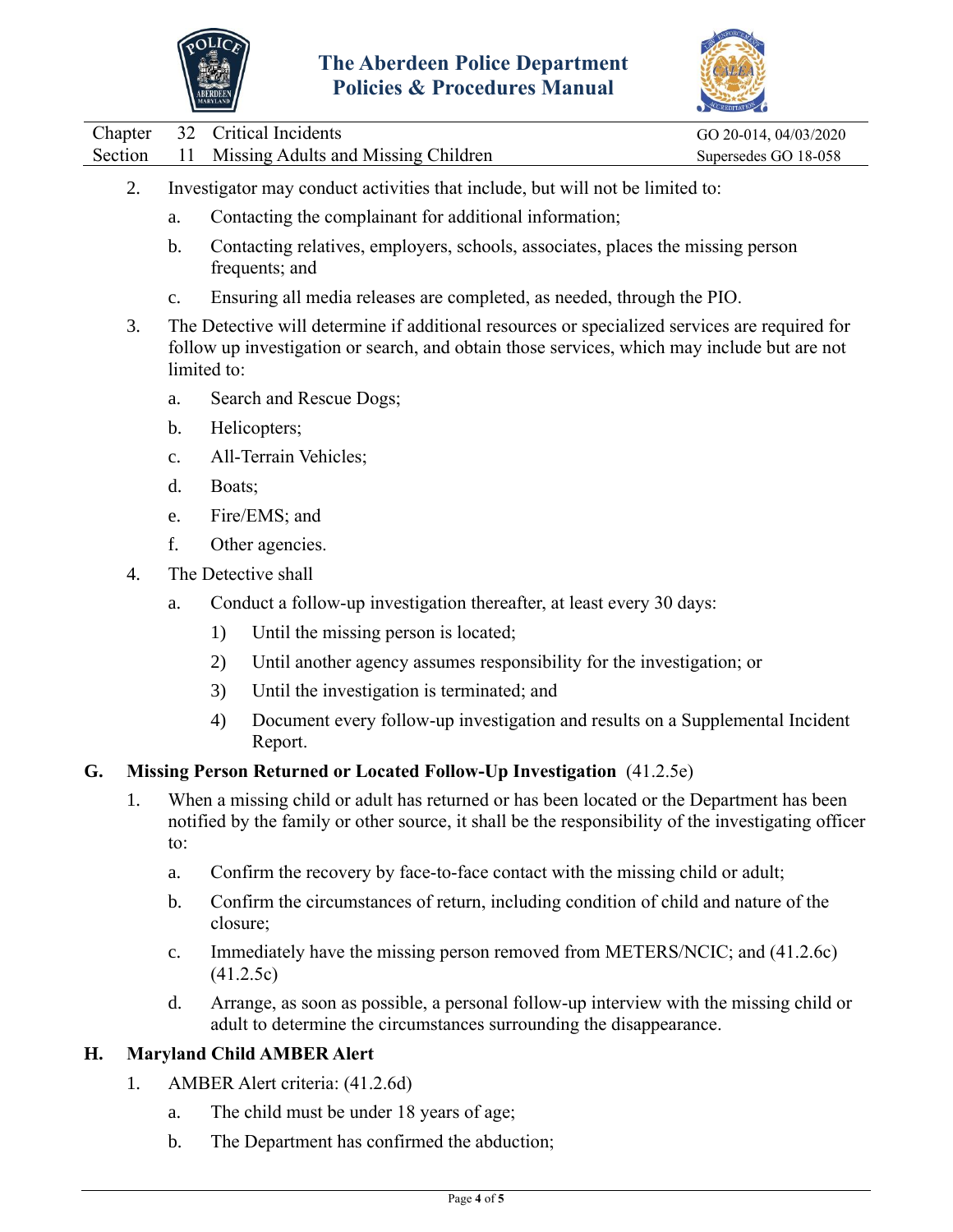



|                | $\sum_{i=1}^{n}$                                                                                                                          |                       |
|----------------|-------------------------------------------------------------------------------------------------------------------------------------------|-----------------------|
|                |                                                                                                                                           | GO 20-014, 04/03/2020 |
| 11             | Missing Adults and Missing Children                                                                                                       | Supersedes GO 18-058  |
| $\mathbf{c}$ . | The Department believes that the child is in imminent danger of serious bodily injury or<br>death;                                        |                       |
| d.             | There is enough descriptive information about the victim and the abduction for law<br>enforcement to assist in the recovery of the child; |                       |
|                |                                                                                                                                           | 32 Critical Incidents |

- e. The child's name, and other critical data elements, including the Child Abduction Flag, has been entered into NCIC; and
- f. The child is believed to be in the broadcast area.
- 2. AMBER Alert Broadcast
	- a. The reporting officer will notify the supervisor that an AMBER Alert should be sent out.
	- b. The Supervisor is responsible to notify MSP Pikesville Headquarters at 410-653-4200 to activate the AMBER Alert.

## **I. Silver Alert**

- 1. Silver Alert criteria: (41.2.5f)
	- a. The missing person is over 65 years of age.
	- b. The missing person suffers from Alzheimer's disease or other mental disabilities.
- 2. Silver Alert Broadcast (41.2.5b)
	- a. The reporting officer will notify the supervisor that a Silver Alert should be sent out.
	- b. The Supervisor is responsible to notify MSP Pikesville Headquarters at 410-653-4200 to activate the Silver Alert.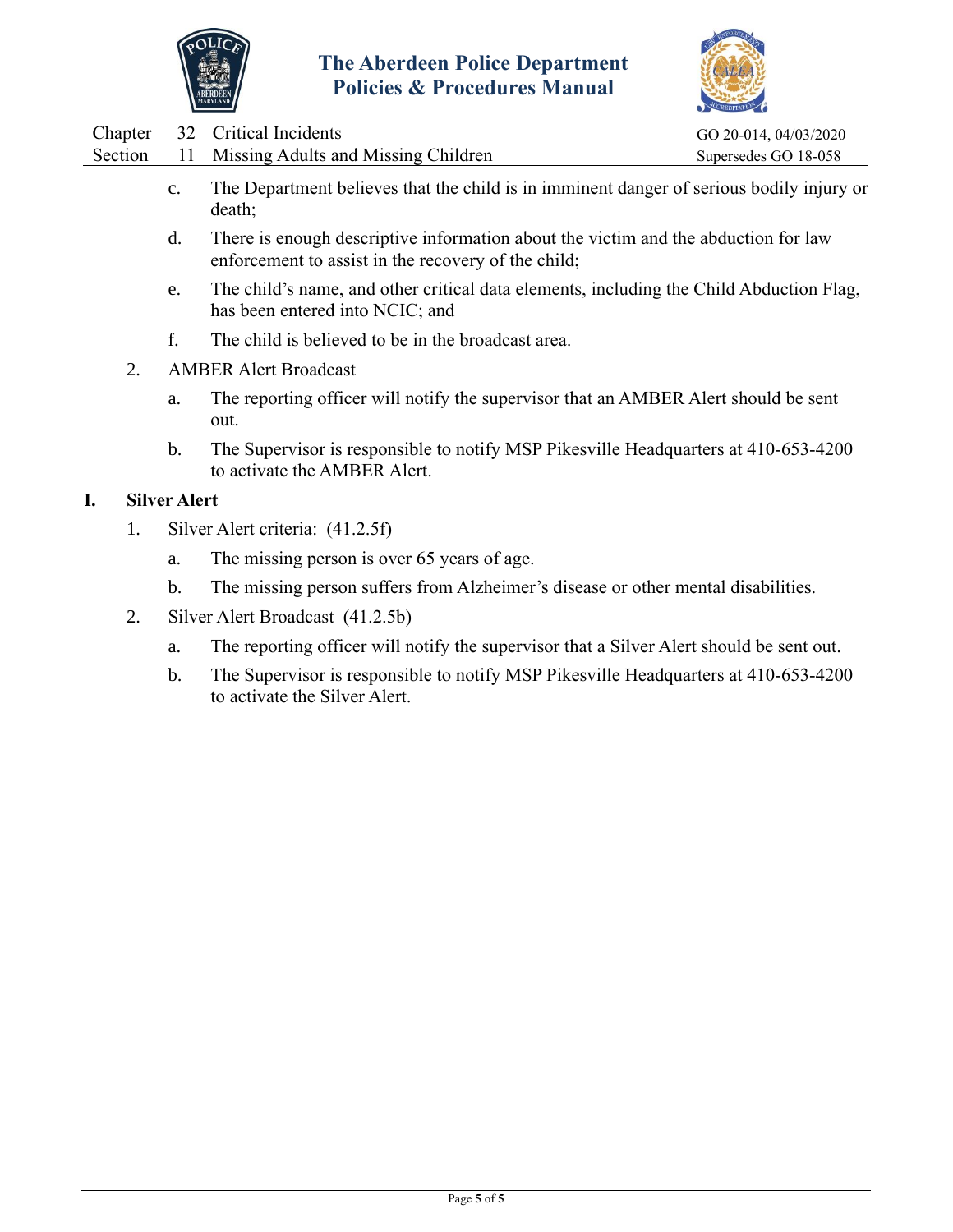



<span id="page-25-0"></span>

|  | Chapter 32 Critical Incidents              |
|--|--------------------------------------------|
|  | Section 05 Bomb Threats and Bomb Incidents |

Original Policy Supersedes None

# **A. Procedure**

- 1. Upon receipt of a bomb threat or report of an incident regarding actual or suspected explosive devices or other conditions involving hazardous explosive material, an Offense Report will be initiated.
- 2. An incident of this nature should be dealt with swiftly and efficiently.
- 3. When information of this nature is received, the patrol supervisor will:
	- a. Respond to the scene with the assigned officer;
	- b. Notify Fire Headquarters as a matter of information;
		- 1) No fire apparatus should be requested except when an explosion has occurred, there is a fire, or the possibility of a rescue exists;
		- 2) Fire department personnel will not be requested to assist in searching for a bomb;
	- c. When a suspected bomb is located, Communications will immediately be notified and will arrange for the response of the appropriate Explosive Specialists from the State Fire Marshal's office by notifying the Duty Officer at the Maryland State Police, Tele-Communications Division, Pikesville, Maryland, at (410) 653-4200;
		- 1) The M.S.P. Duty Officer will immediately notify the on-call Explosive Specialist who will evaluate the situation and determine the appropriate response;
	- d. In all incidents of bomb threats, bomb plants, and bombings, it shall be the responsibility of Communications to notify the Federal Bureau of Investigation as soon as possible in Baltimore at (410) 285-8080. Information will include:
		- 1) Location
		- 2) Type
		- 3) Time received

## **B. Building Evacuation and Search**

- 1. When the person in charge of the building to be searched is available, the decision to evacuate will be his.
	- a. If this person is not available and the situation requires immediate attention, the first officer at the scene will direct the evacuation utilizing supervisors, teachers, public address systems, etc.
	- b. Avoid panic.
- 2. When federal reservations are involved, federal authorities will be responsible when exclusive jurisdiction exists.
	- a. Where jurisdiction is concurrent, the incident will be handled routinely.
- 3. The patrol supervisor will be responsible for all operations, e.g. the search, accumulating information regarding the incident, giving attention to the person who received the initial threat.
- 4. Whenever possible, buildings should be systematically searched by officers accompanied by persons familiar with the location in question, e.g. janitors, supervisors, etc.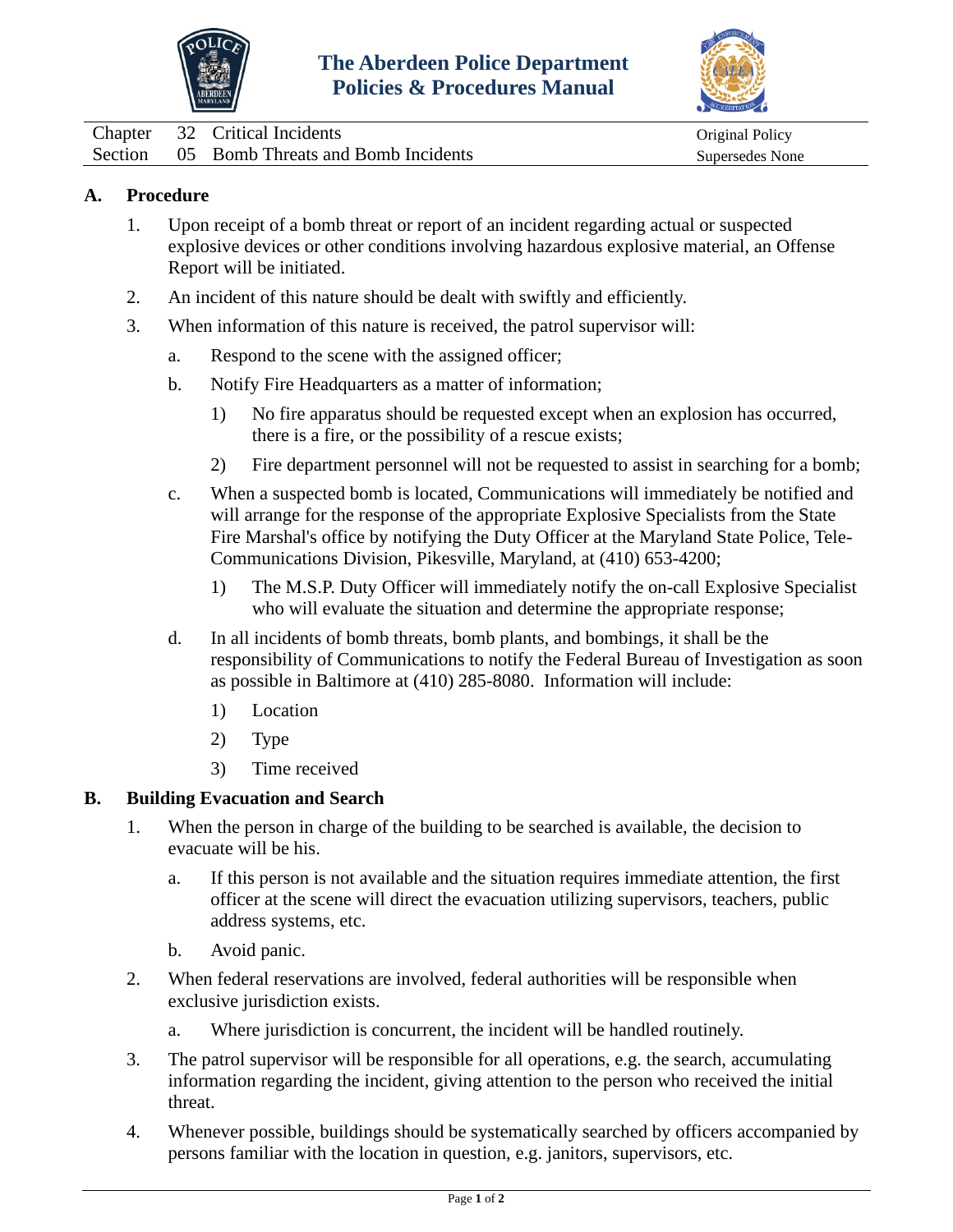



|  | Chapter 32 Critical Incidents              | Original Policy |
|--|--------------------------------------------|-----------------|
|  | Section 05 Bomb Threats and Bomb Incidents | Supersedes None |

- 5. If no specific location for an explosive device is known, search the outside of the building first paying special attention to:
	- a. Garbage cans;
	- b. Vehicles parked close to the building;
	- c. Shrubs and bushes;
	- d. Ledges; and
	- e. Piles of trash, etc.
- 6. When searching the inside, start from the bottom and work upward, checking public areas and facilities, hallways, false ceilings and stairways, etc.
- 7. If a suspected explosive device is detected, the officer discovering such will:
	- a. Note location.
	- b. Note description size, etc.
	- c. Note whether the device is making any noise.
	- d. Ensure that the device is not moved or touched. Touching the device may cause it to explode.
	- e. Notify Fire Marshal's Bomb Specialist at scene.
		- 1) He will handle all suspected explosives.
		- 2) The officer's job at the bomb scene or incident is to preserve any physical evidence by recognizing it and protecting it from contamination, obliteration, and alteration by spectators, fellow officers, or fire department personnel, and record facts of evidence from witnesses that might lead to a solution of the crime.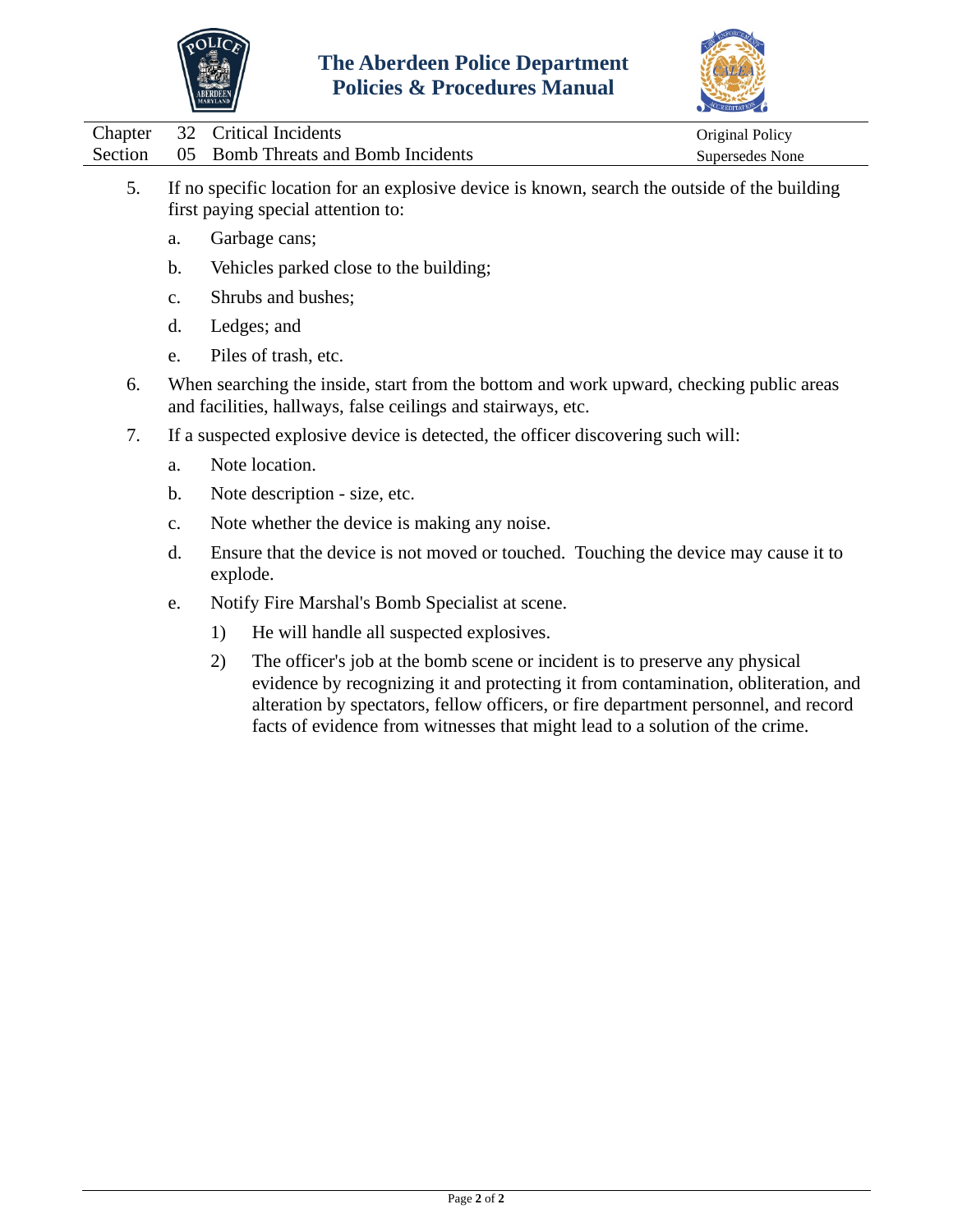



<span id="page-27-0"></span>Chapter 32 Critical Incidents Chapter 32 Critical Incidents Original Policy Section 08 Hate Crimes Supersedes None

## **A. Introduction**

- 1. Racial, religious or ethnic hatred incidents such as cross burnings or painting of swastikas or slogans, and incidents relating to the sexual orientation of an individual or group, warrant thorough police attention.
- 2. It is important to investigate such acts in order to stop further incidents and threats of violence, and to assuage the citizens' fear of repeated harassment.

#### **B. Policy**

- 1. The Aberdeen Police Department will promptly respond to, investigate, and file an appropriate report on all complaints where there is an indication that motivation for the incident was based upon the victim's religion, race, ethnic background or sexual orientation regardless of whether or not a crime was actually committed. Further, officers will display sensitivity to the concerns of the effected individual or group.
- 2. Procedure
	- a. When it is determined that an incident has occurred where the motivation was based upon an individual's or group's religion, race, ethnic background or sexual orientation, a officer will be dispatched promptly to the scene.
	- b. Every effort should be made to assure the victim that the incident will be fully investigated.
	- c. The investigation, in addition to normal collection of evidence, should concentrate on determining if this incident is part of a continuing pattern against the victim or neighborhood and/or related to organized group activity.
	- d. The Maryland Human Relations Commission by law receives notice of all such incidents reported to police. Further, they are in contact with the minority community and receive information that is not always reported to police by the victim. The local Human Relations Commission representative will be contacted as an investigative resource before any assessment of solvability or closure is made.
	- e. A copy of the report generated by an investigation into an incident of harassment due to a person's race, religion, ethnic background or sexual orientation will be forwarded to the Maryland State Police, Criminal Intelligence Division.
	- f. Prior to any case being closed without an arrest, the victim will be contacted to determine if any further incidents of harassment have occurred and to be made aware of the progress of the investigation. If, after supervisory review, it is determined that the case will be administratively closed for lack of evidence, the victim will be so advised.
	- g. Incidents will be reported as directed in Chapter 29 of this manual.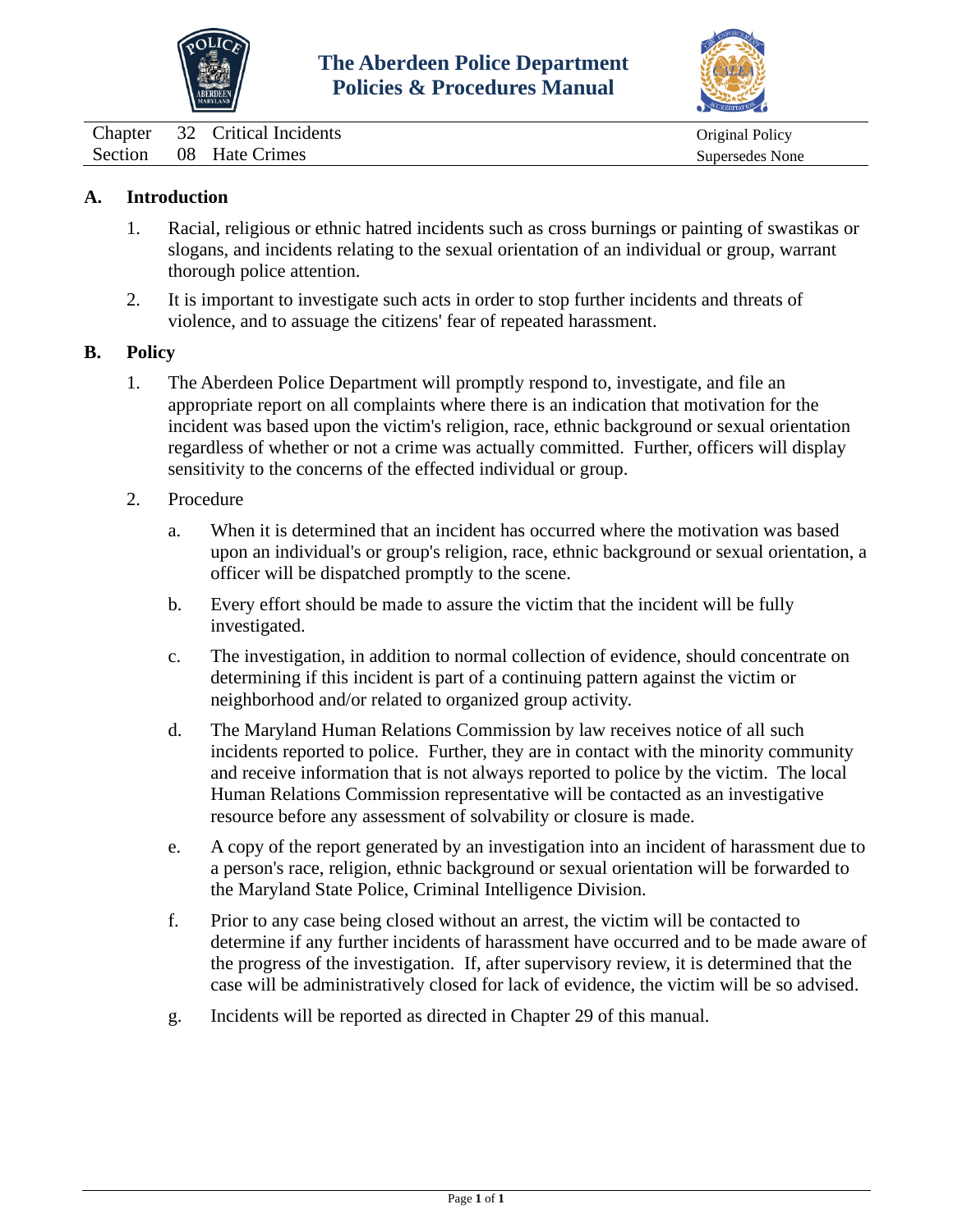



<span id="page-28-0"></span>Chapter 32 Critical Incidents Go 20-016, 05/13/2020 Section 12 COVID 19 Pandemic Protocols

## **A. Policy**

- 1. The Aberdeen Police Department and the City of Aberdeen shall implement protocols to minimize risk in the workplace following a disruption of operations caused by the COVID 19 pandemic and may apply to other communicable diseases.
- 2. These protocols (procedures) supplement related policies and procedures in this manual.

## **B. Employee Procedures if Symptoms are Suspected**

- 1. All employees shall notify their supervisors if they suspect they are experiencing symptoms of COVID-19.
- 2. An employee who develops symptoms before arriving at work:
	- a. S*hall not* go to work; and
	- b. Shall seek the assistance of a healthcare provider immediately.
- 3. An employee who develops symptoms while in the workplace shall immediately:
	- a. Separate from coworkers and other persons;
	- b. Notify the supervisor;
	- c. Leave the workplace; and
	- d. Seek the assistance of a healthcare provider immediately.
- 4. Symptoms of COVID-19 include but are not limited to:
	- a. Coughing;
	- b. Fever;
	- c. Shortness of breath; and
	- d. Difficulty breathing.
	- e. Other symptoms may include:
		- 1) Chills;
		- 2) Body Aches;
		- 3) Sore Throat;
		- 4) Headache;
		- 5) Diarrhea;
		- 6) Nausea, Vomiting;
		- 7) Loss of Taste or Smell; and
		- 8) Runny Nose.

# **C. Re-Entry Procedures**

- 1. Chief of Police shall notify all Department personnel when re-entry is permitted.
- 2. Department personnel shall await direction from their supervisors.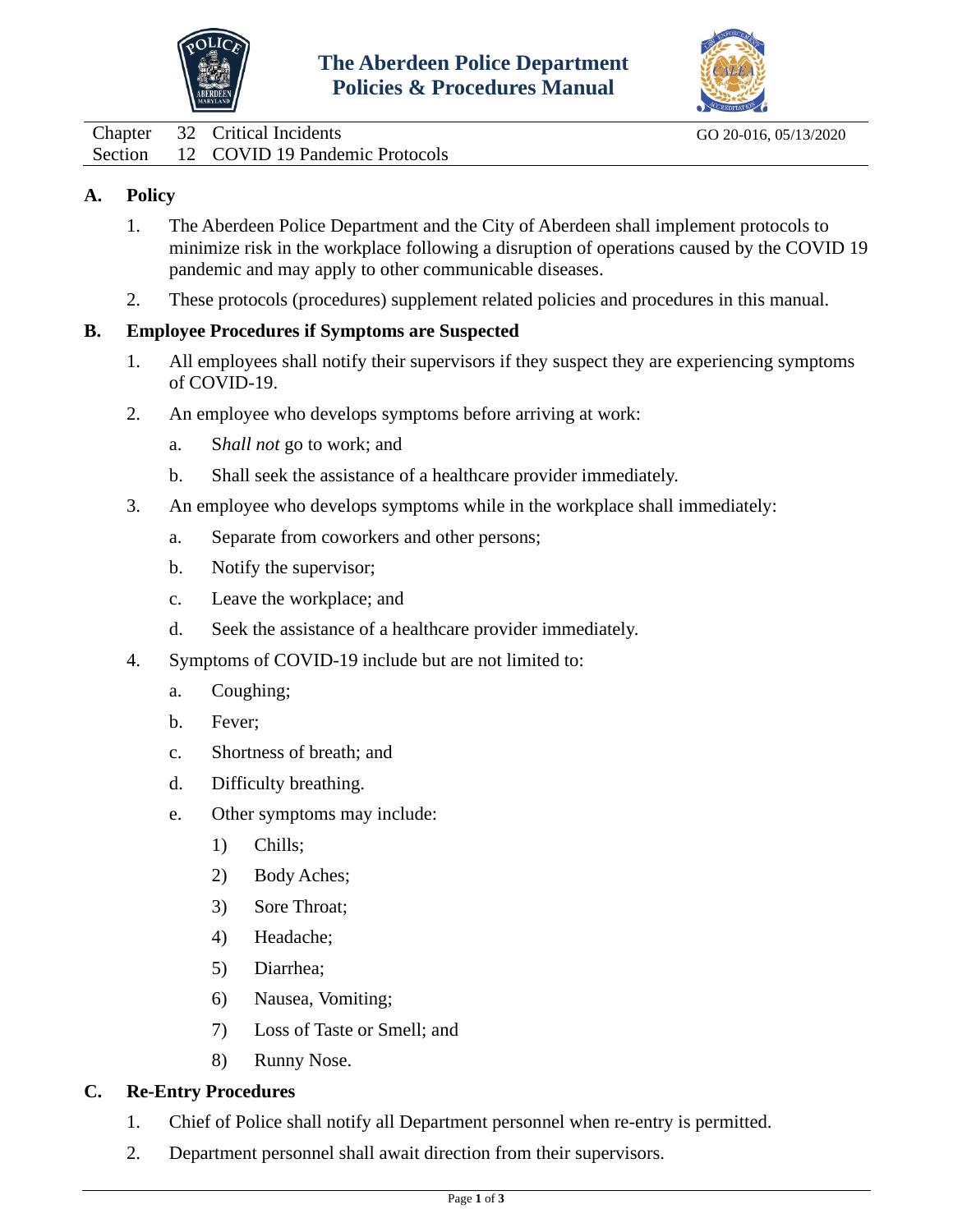



Chapter 32 Critical Incidents Go 20-016, 05/13/2020 Section 12 COVID 19 Pandemic Protocols

- 3. Patrol shall be scheduled by the Patrol Shift Supervisors as directed by the Patrol Commander.
- 4. Communications and Records shall be scheduled by the Administrative Supervisor.
- 5. CID shall be scheduled by the CID Supervisor.
- 6. SOU shall be scheduled by the SOU Supervisor.
- 7. Administration shall be scheduled by the Administrative Commander.
- 8. Chief's Administration shall be scheduled by the Chief of Police.
- 9. Command Staff shall be scheduled by the Chief of Police.
- 10. Personnel who are considered high-risk shall await instructions from their Supervisors.

## **D. Re-Entry Requirements**

- 1. An employee who recovered from the COVID-19 virus shall provide written documentation from a medical provider stating that the employee may return to work.
- 2. Employees who were not infected and are not experiencing COVID-19 symptoms are cleared to return to work.
- 3. Temperature Checks
	- a. The employee's temperature will be taken, with a thermal infrared thermometer, shortly after his or her arrival at work.
		- 1) An employee with a temperature above 100 degrees will not be permitted in the Police Headquarters or any City of Aberdeen building.
		- 2) North Wing Police Department employees will have their temperatures taken by the on-duty police supervisor.
		- 3) West Wing City of Aberdeen employees will have their temperature taken by the Risk Manager or designee.
	- b. All visitors shall have their temperatures taken.

#### **E. Workplace Protective Procedures**

- 1. Face masks
	- a. Employees and visitors shall wear face masks or face coverings when they are sharing a confined space inside Police Headquarters and City of Aberdeen offices.
	- b. Employees and visitors are encouraged, but not required, to wear face masks or face coverings inside Police Headquarters, at the Firing Range, and in the City of Aberdeen offices.
- 2. Physical Distancing (Social Distancing)
	- a. Employees and visitors shall maintain at least six (6) feet separation from other persons whenever possible.
- 3. Meetings
	- a. In-Person meetings should be limited.